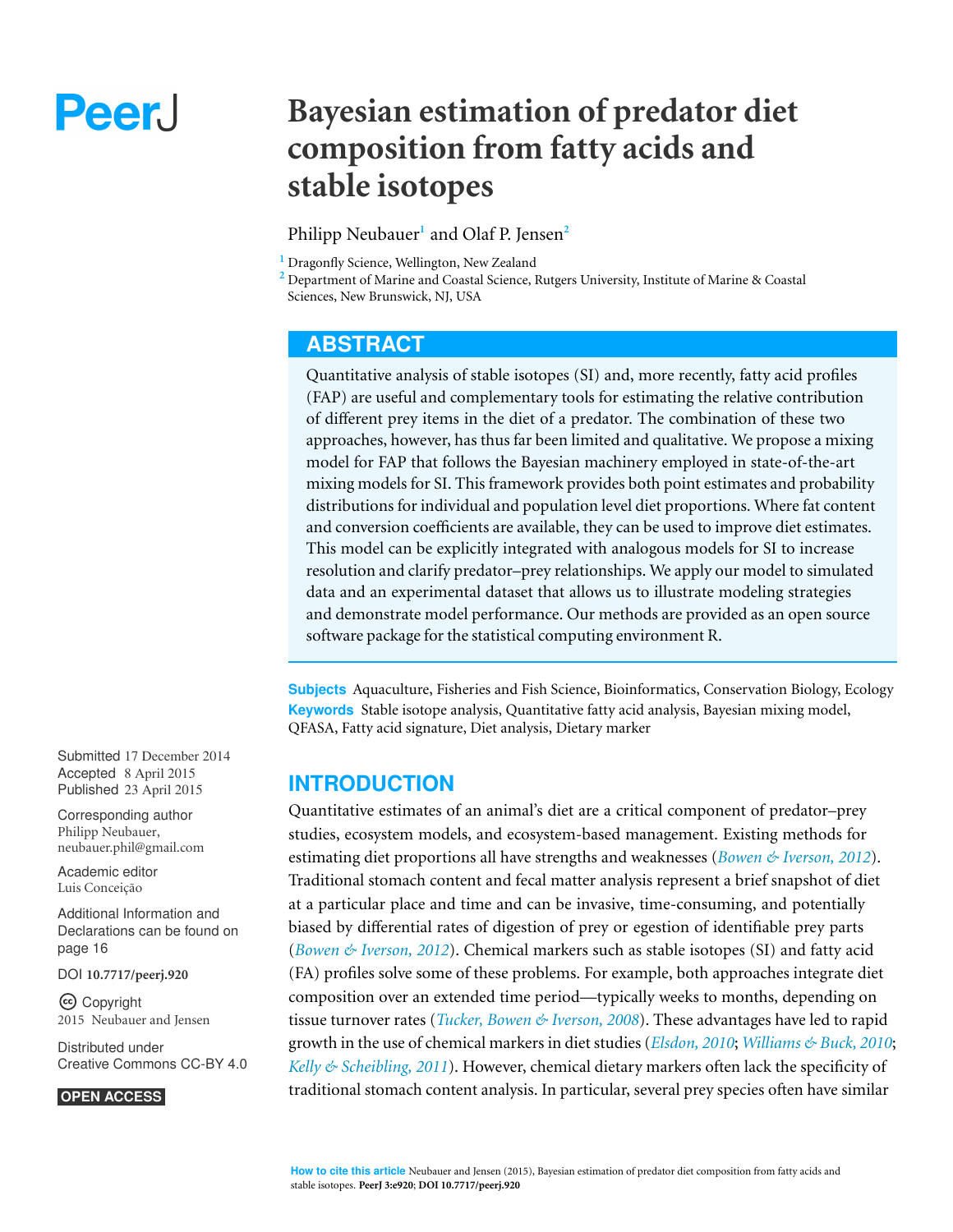isotopic signatures. More recent studies have sought greater dietary resolution through the use of SI of other elements in addition to carbon and nitrogen (e.g., *[Belicka](#page-15-1) [et](#page-15-1) [al.,](#page-15-1) [2012](#page-15-1)*), compound specific SI ratios (e.g., *[Budge](#page-16-2) [et](#page-16-2) [al.,](#page-16-2) [2008](#page-16-2)*; *[Jack](#page-17-1) [&](#page-17-1) [Wing,](#page-17-1) [2011](#page-17-1)*), or a combination of stomach content analysis and SI or FA profiles (e.g., *[Pethybridge](#page-17-2) [et](#page-17-2) [al.,](#page-17-2) [2012](#page-17-2)*). The use of SI and FA profiles in combination also holds great promise; however, studies that have used both chemical markers have been qualitative (e.g., *[Guest](#page-16-3) [et](#page-16-3) [al.,](#page-16-3) [2009](#page-16-3)*) or based on positive correlation of results from both methods (*[Tucker,](#page-18-0) [Bowen](#page-18-0) [&](#page-18-0) [Iverson,](#page-18-0) [2008](#page-18-0)*).

Analysis tools for SI data have become very sophisticated in recent years, starting with the development of general Bayesian analysis tools for estimating diet proportions, and leading to customized (hierarchical) models for individual applications (*[Moore](#page-17-3) [&](#page-17-3) [Semmens,](#page-17-3) [2008](#page-17-3)*; *[Hopkins](#page-16-4) [&](#page-16-4) [Ferguson,](#page-16-4) [2012](#page-16-4)*; *[Parnell](#page-17-4) [et](#page-17-4) [al.,](#page-17-4) [2013](#page-17-4)*). The latter models can, for instance, estimate dietary differences of geographically distinct populations (*[Semmens](#page-17-5) [et](#page-17-5) [al.,](#page-17-5) [2009](#page-17-5)*), accommodate temporal changes in diets or estimate the effect of covariates (e.g., age, size, sex) on diet proportions (*[Parnell](#page-17-4) [et](#page-17-4) [al.,](#page-17-4) [2013](#page-17-4)*). While these models provide a considerable step towards ecologically relevant models in diet studies, the underlying SI data is limited in the resolution that it can provide. Since typically only 2–3 SI are measured, the contrast that is achievable from such a low number of variables is necessarily limited, especially when the number of potential prey items increases (*[Phillips](#page-17-6) [&](#page-17-6) [Gregg,](#page-17-6) [2003](#page-17-6)*; *[Ward](#page-18-2) [et](#page-18-2) [al.,](#page-18-2) [2011](#page-18-2)*). In particular, when a system contains more potential prey items than SI markers, the system becomes under-determined, leading to potentially biased estimates of diet composition (*[Phillips](#page-17-6) [&](#page-17-6) [Gregg,](#page-17-6) [2003](#page-17-6)*; *[Fry,](#page-16-5) [2013a](#page-16-5)*; *[Semmenset](#page-17-7) [al.,](#page-17-7) [2013](#page-17-7)*; *[Fry,](#page-16-6) [2013b](#page-16-6)*; *[Brett,](#page-16-7) [2014](#page-16-7)*). Optimally aggregating prey items into prey groups may circumvent this problem (*[Ward](#page-18-2) [et](#page-18-2) [al.,](#page-18-2) [2011](#page-18-2)*), but may also be less satisfactory in complex food webs.

FA profiles can, in theory, provide considerably more resolution compared to SI data, due to the large number of potential fatty acids that can be measured. However, the data structure of FA profiles is quite different to that of SI, because measured FA proportions that make up the profile are constrained to sum to one. Direct adaptions of mixture model methodologies developed for SI to FA data so far ignore this constraint (e.g., *[Galloway](#page-16-8) [et](#page-16-8) [al.,](#page-16-8) [2014a](#page-16-8)*; *[Galloway](#page-16-9) [et](#page-16-9) [al.,](#page-16-9) [2014b](#page-16-9)*) and may therefore give biased estimates (*[Aitchison,](#page-15-2) [1982](#page-15-2)*). *[Blanchard](#page-16-10) [\(2011\)](#page-16-10)* developed a Bayesian mixing model for diet inference from FAs that accounts for the compositional constraints on FA data (furthering the development of Bayesian mixing models for compositional data by *[Billheimer](#page-16-11) [\(2001\)](#page-16-11)*), showing that model based inferences of predator diets from FAs are achievable. Nevertheless, most studies employing FA profiles remain either qualitative in their estimates of prey proportions in predator diets, or use Quantitative Fatty Acid Signature Analysis (QFASA; *[Iverson](#page-16-12) [et](#page-16-12) [al.,](#page-16-12) [2004](#page-16-12)*) to obtain quantitative estimates of diet proportions.

QFASA is the only purpose built method thus far for use with FA profiles, and, in contrast to recent (Bayesian) SI and FA mixing models, relies on a distance metric rather than a model based formulation to estimate the most likely diet proportions. This framework provided the first quantitative approach to estimating diet proportions using FAs and it has already seen widespread use, particularly in studies of marine mammals (*[Bowen](#page-16-0) [&](#page-16-0) [Iverson,](#page-16-0) [2012](#page-16-0)*) and seabirds (*[Williams](#page-18-1) [&](#page-18-1) [Buck,](#page-18-1) [2010](#page-18-1)*). Nevertheless,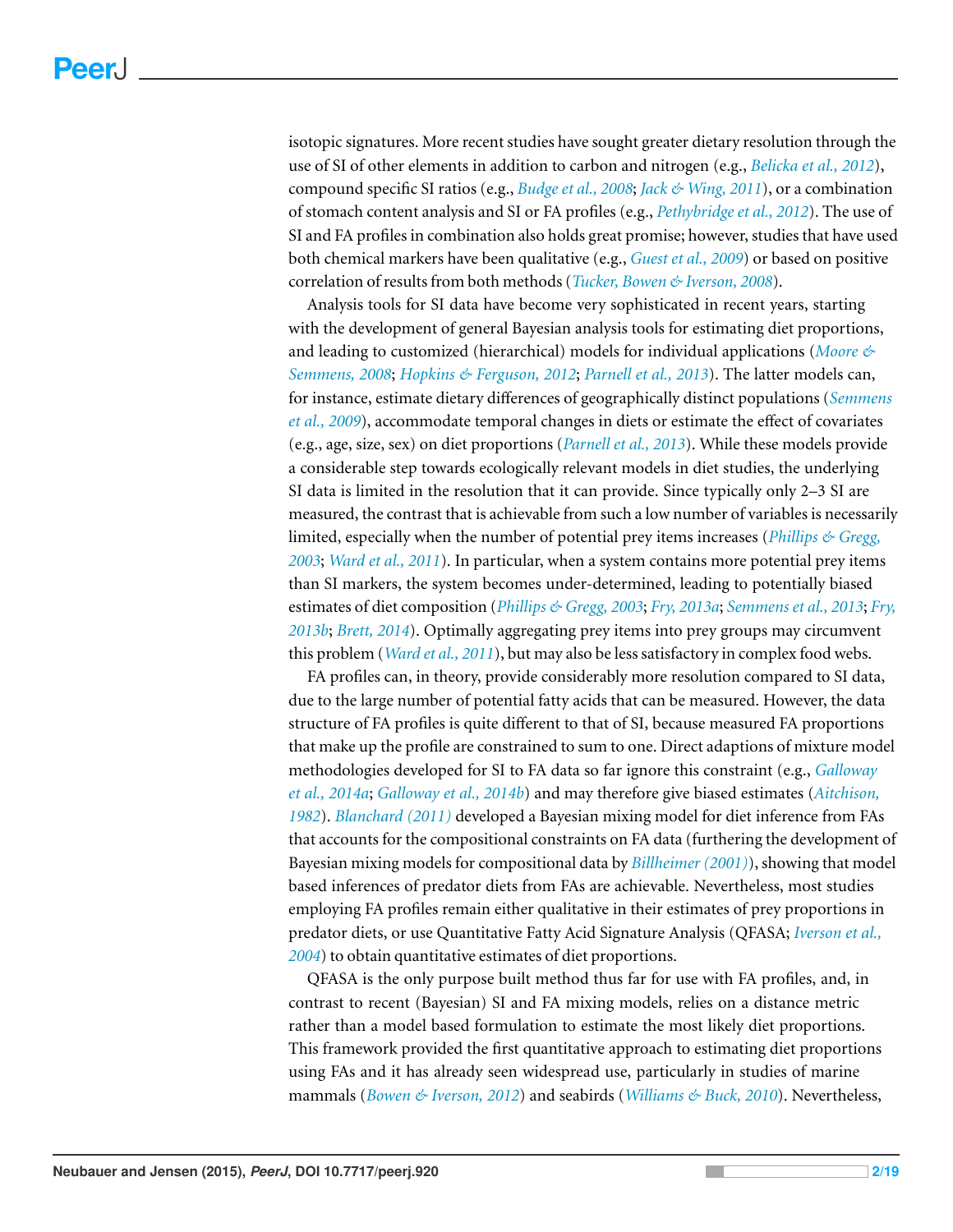QFASA has a number of limitations. Since it is not based on a probabilistic model, it is difficult to estimate the contribution of multiple sources of uncertainty associated with estimated diet proportions (but see *[Stewart](#page-17-8) [&](#page-17-8) [Field,](#page-17-8) [2011](#page-17-8)*; *[Stewart,](#page-17-9) [2013](#page-17-9)*, for a treatment of confidence intervals in QFASA). The absence of an explicit model also makes it impossible to build ecological mechanisms (e.g., covariates of consumed diets) directly into the model. Furthermore, uncertainty about conversion coefficients representing enrichment and preferential uptake of FAs cannot be considered, yet small changes in these coefficients can lead to differences in inferred diet proportions (*[Wang,](#page-18-3) [Hollmen](#page-18-3) [&](#page-18-3) [Iverson,](#page-18-3) [2010](#page-18-3)*).

Given the discrepancy in methods applied to SI and FA profiles, it is perhaps not surprising that their joint application has commonly relied on qualitative comparisons. Because both markers integrate diet composition over often comparable time-scales, however, an explicit integration of these data types could provide substantial benefits. While FA profiles could mitigate the resolution problem in SI data, SI data could provide increased resolution and clarify predator–prey relationships, the knowledge of which is usually a pre-requisite for FA profiles. For example, for many non-modified fatty acids, FA profiles alone cannot discriminate between the case of two species which share a common diet and the situation in which one of these species eats the other. In either case, the two species may have similar FA profiles. The addition of a stable isotope with trophic fractionation (e.g., <sup>15</sup>*N*), however, can readily distinguish predation from dietary overlap.

Here, we develop a mixing model for FA profiles based on a probabilistic model whose parameters are estimated using Bayesian methods, and explicitly integrate SI in the estimation of diet proportions. Using both simulated and experimental data, we highlight the potential benefit of explicit integration of FA with SI data to increase the precision of diet estimates.

# **METHODS**

#### **A Bayesian mixing model for fatty acid profiles**

Bayesian models for SI data are commonly based on the assumption that SI ratios are normally distributed. This assumption cannot be made for FA profiles, since for most methods of analysis, the concentration of individual FAs is normalized to the total lipid content of the sample. Thus, the FA profiles are a collection of proportions (referred to as a composition), which lie between 0 and 1, and are constrained to sum to 1. A common solution to this problem, however, is to consider transformations that make the data approximately normal (*[Budge,](#page-16-13) [Iverson](#page-16-13) [&](#page-16-13) [Koopman,](#page-16-13) [2006](#page-16-13)*). To construct our model, we considered the additive log ratio transformation (*[Aitchison](#page-15-3) [&](#page-15-3) [Bacon-Shone,](#page-15-3) [1999](#page-15-3)*), also called alr transformation, such that

$$
y_{i,s} = alr(\phi_{i,s}) = \log\left(\frac{\phi_{i,s,1\ldots p-1}}{\phi_{i,s,p}}\right)
$$
\n<sup>(1)</sup>

where φ*i*,*<sup>s</sup>* is the *p*-variate fatty acid composition of individual *i* of prey species *s*, with a total of *n* potential prey species considered. Note that in the following we often drop the subscript for FAs, e.g.,  $\phi$ *i*,*s* and  $\gamma$ *i*,*s* are thus *p* and *p* − 1 dimensional vectors, respectively.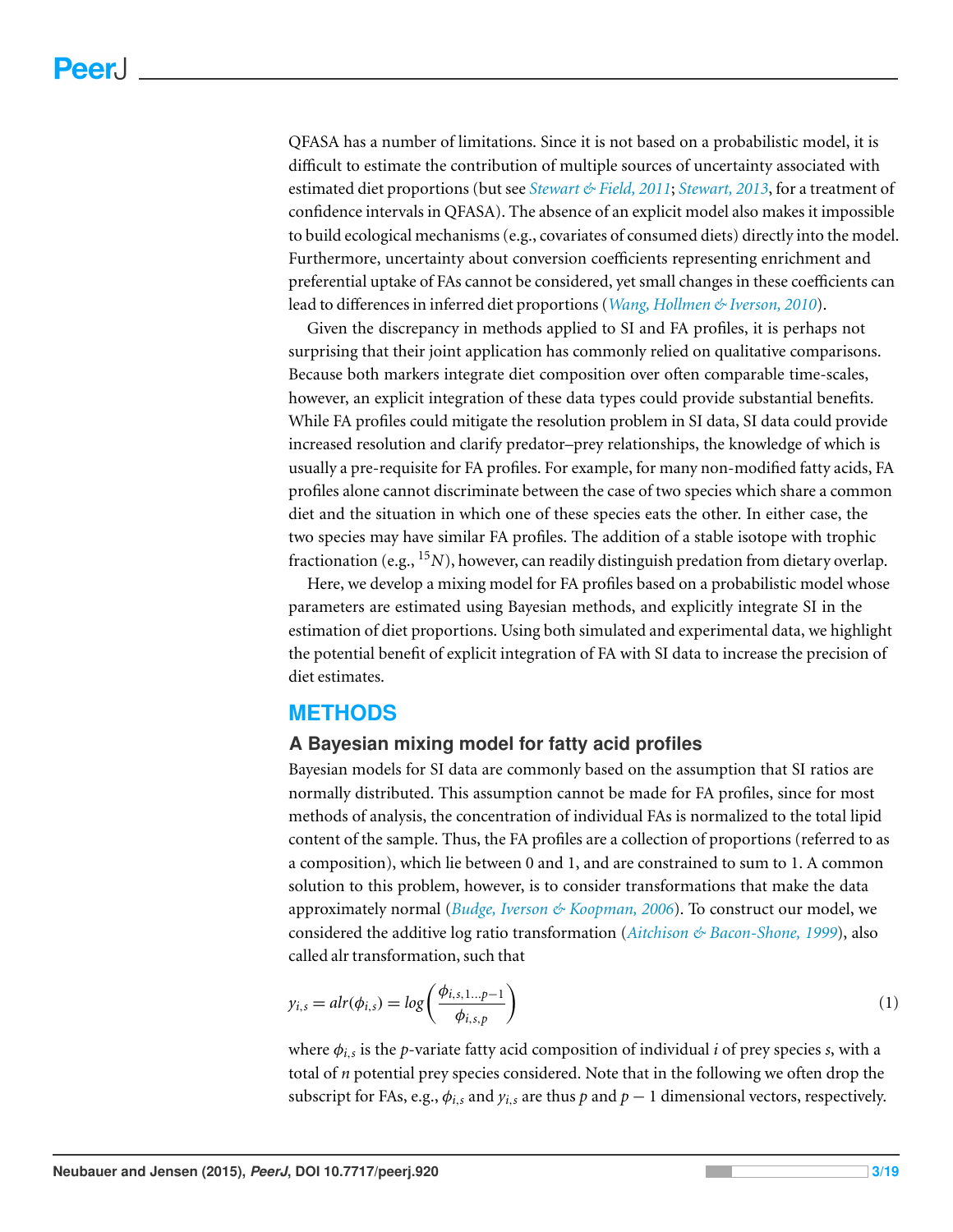We assumed that the distribution of *y* is multivariate normal, with species specific mean  $\mu_s$  and covariance matrix  $\Sigma_s$ , or  $y_{i,s} \sim N(\mu_s, \Sigma_s)$ . A vaguely informative prior on  $\mu_s$  and  $\Sigma_s$  allows for uncertainty in prey distributions to propagate to estimates of diet proportions (*[Ward,](#page-18-4) [Semmens](#page-18-4) [&](#page-18-4) [Schindler,](#page-18-4) [2010](#page-18-4)*).

Each prey source represents a proportion  $\pi_i$  of the diet of predator *j*, and analogous to stable isotope mixing models, predator FA profiles are then a linear combination of prey FA profiles, normalized to sum to one. Since predators may selectively assimilate or metabolize FAs (*[Iverson](#page-16-12) [et](#page-16-12) [al.,](#page-16-12) [2004](#page-16-12)*; *[Budge,](#page-16-13) [Iverson](#page-16-13) [&](#page-16-13) [Koopman,](#page-16-13) [2006](#page-16-13)*; *[Rosen](#page-17-10) [&](#page-17-10) [Tollit,](#page-17-10) [2012](#page-17-10)*), we specified prey-specific conversion coefficients κ*<sup>s</sup>* = κ*s*,<sup>1</sup> ...κ*s*,*<sup>p</sup>* for each of the *p* FAs (*[Rosen](#page-17-10) [&](#page-17-10) [Tollit,](#page-17-10) [2012](#page-17-10)*). Furthermore, the *n* prey species likely have different fat content Φ that will affect the total amount of FAs assimilated from each prey species by the predator. The expected FA profile of predator  $\tau_j$  is then a linear combination of the prey FA profiles, modified by conversion coefficients for each fatty acid *p* and fat content for each prey *i*:

$$
t_j \sim N(alr(\tau_j), \Sigma_{\tau})
$$
\n<sup>(2)</sup>

<span id="page-3-1"></span><span id="page-3-0"></span>
$$
\tau_j = C \Bigg\{ \sum_s^n \big( \pi_{j,s} \Phi_s \big) \big( \kappa_s \otimes \phi_{j,s} \big) \Bigg\} . \tag{3}
$$

Here, *C* is the closure operation which normalizes the FA profiles to sum to one and ⊗ is the outer (element wise) product. φ*s*,*<sup>j</sup>* is the FA profile of prey items of species *s* consumed by predator *j*. Similarly to *[Parnell](#page-17-4) [et](#page-17-4) [al.](#page-17-4) [\(2013\)](#page-17-4)*, we thus assumed that individual predators do not necessarily feed on 'average' prey items, but rather consume prey items with signatures drawn from the estimated prey distribution. We formulated predator signatures *t* as draws from a normal distribution after transformation. We further assumed that  $\Phi$  and  $\kappa$  are log-normally and gamma distributed, respectively, around known mean and variance values (estimated or calculated from controlled diet experiments, see below). The closure operation in Eq.  $(3)$  (i.e., the sum-to-one constraint on the FA profiles) leads to  $\kappa$  being determined in terms of relative uptake of FAs (i.e., up to a multiplicative constant), and implicitly makes the multivariate prior distribution over all  $\kappa$  a Dirichlet distribution. The same logic applies to  $\Phi$ , and in both cases we opted for formulations that can be readily parametrised from sample means and variances from controlled diet experiments.

The diet proportions  $\pi$  of predators are the main focus of investigation in diet studies. These may be modeled at the population level (thus dropping the subscript *j* in expressions  $(2)$  and  $(3)$ ) or at the individual level, as suggested in expressions  $(2)$  and  $(3)$ . In the latter case, individual predator FA profiles can be modeled as random samples from a population level distribution of predator diet proportions. Recent approaches to stable isotope mixing have focused on transformations of the diet proportion vector  $\pi$  to get around the problems associated with the compositional nature of the diet proportions in such a hierarchical setup, and we followed this approach in our model. The diet proportions were transformed using centered log-ratio (clr) transformations (*[Semmens](#page-17-5) [et](#page-17-5) [al.,](#page-17-5) [2009](#page-17-5)*), such that the support is the real line rather than the interval [0;1], and we then assumed that  $\hat{clr}(\pi_i) \sim N(\Pi, \Sigma_{\Pi})$ , where  $\Pi$  is the vector of mean (population level) diet proportions.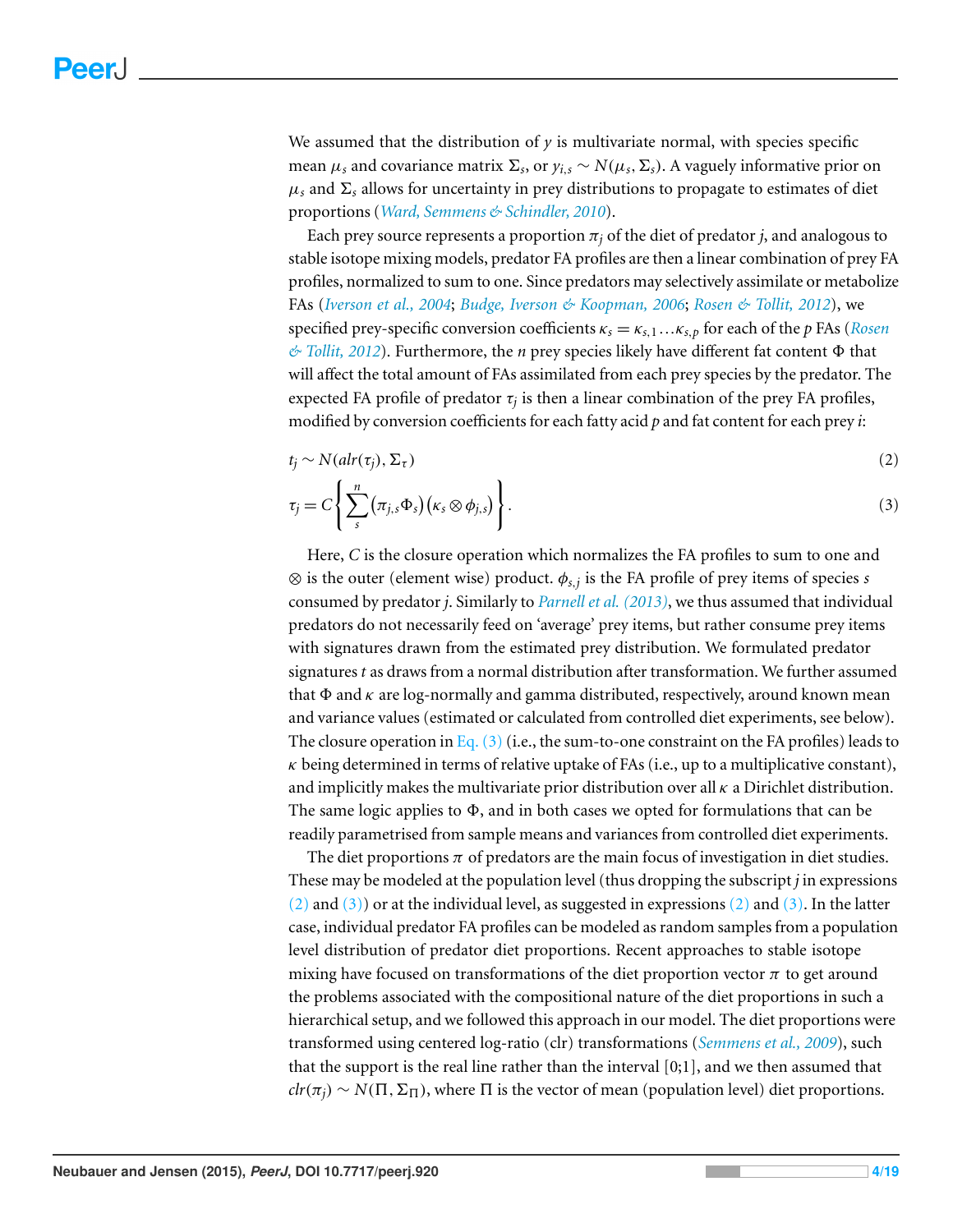It is then possible to model diet proportions as a function of covariates, such as size, sex, or region (i.e., in a regression formulation, *[Parnell](#page-17-4) [et](#page-17-4) [al.,](#page-17-4) [2013](#page-17-4)*). While this approach is appealing, it adds to computation time needed to estimate model parameters, and often results in slower convergence. We therefore use a vague Dirichlet prior on the proportions when convenient (i.e., when we estimate only population level parameters).

Depending on the number of samples for prey and predators, it may be necessary to use informative priors for  $\Sigma_s$  and  $\Sigma_{\tau}$ . Both were given inverse-Wishart priors, and since both are co-variances of transformed data, it is not straightforward to formulate default priors for these parameters. We have found that, in practice, manual adjustment of these priors is often needed to be able to achieve convergence and mixing (efficient exploration of the posterior distribution by the sampling algorithm) of the Markov Chain Monte Carlo (MCMC) routine employed to estimate model parameters. This is especially true when there are few source and/or predator samples. Our code (see below) allows for high level adjustment of these parameters through the specification of the order of magnitude of the diagonal of each covariance matrix.

#### **Joint diet estimation from FA profiles and SI**

There are at least three potential benefits of integrating FA profiles and SI data: (i) increased information to discriminate among sources, (ii) the potential of SI to resolve predator prey relationships due to trophic enrichment of SI, and (iii) the potential reduction in estimation error due to a larger body of research on fractionation coefficients for stable isotopes as opposed to conversion coefficients in FA profiles. Integrating the two complimentary types of data in a single model to estimate diet proportions may thus considerably improve estimates of diet proportions over estimation from either data-source alone.

Our model for FA profiles is conceptually similar to recent models proposed for SI data, and integration of FA profiles and SI data into a single model is straightforward in the present setting. We assumed that the vector of SI signatures of sampled prey items *q* follow a multivariate normal distribution, such that  $y_{q,s}^{SI} \sim N(\mu_s^{SI}, \Sigma_s^{SI})$ , where the superscript *SI* denotes that these are stable isotope signatures. Predator SI signatures are again a linear combination of prey SI, this time modified by additive fractionation coefficients γ . Fractionation may, in turn, depend on prey isotope concentrations (*[Hussey](#page-16-14) [et](#page-16-14) [al.,](#page-16-14) [2014](#page-16-14)*; *[Caut,](#page-16-15) [Angulo](#page-16-15) [&](#page-16-15) [Courchamp,](#page-16-15) [2009](#page-16-15)*). In our model, we assumed additive fractionation, and suggest that concentration dependence is taken into account when specifying distributions for prey and SI specific fractionation coefficients γ*<sup>s</sup>* (see examples below). The expected SI signature for predator*r* is then

$$
t_r^{SI} = \sum_s^n \pi_{r,s} (y_{q,r} + \gamma_s) \tag{4}
$$

$$
clr(\pi_r) \sim N(\Pi, \Sigma_{\Pi})
$$
\n(5)

$$
\gamma_{s,SI} \sim N(\nu_{SI}, \sigma_{SI}). \tag{6}
$$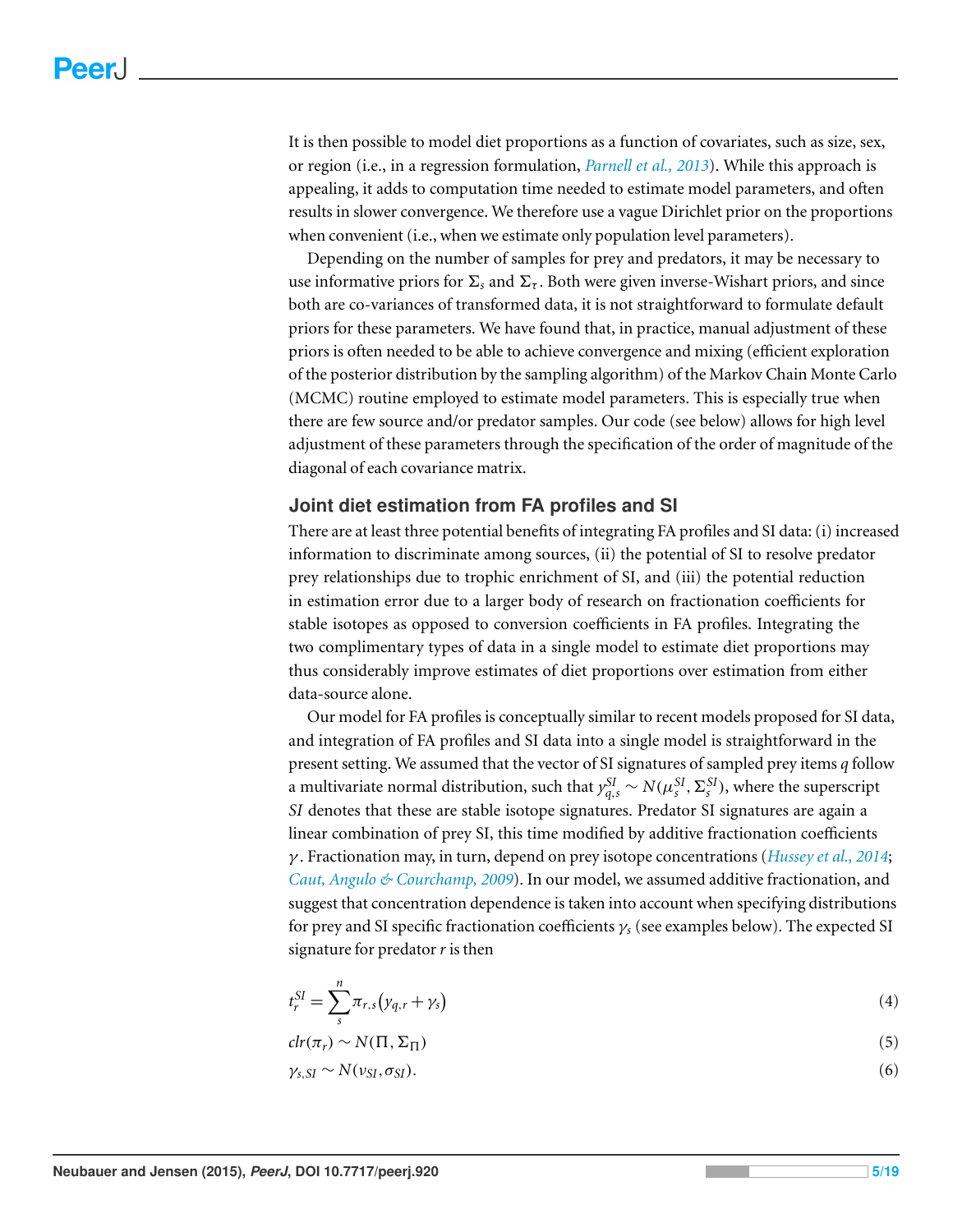Note that the different subscripts to the FA profile model imply that there is no need to have SI and FA profiles from the same prey or predator samples, as long as we can assume that the prey samples are drawn from the same statistical population as those for FA profiles, and that individual diet proportions of predators are drawn from the same population distribution of diet proportions.

The exact formulation of the integration of SI and FA profiles depends on the assumptions that one is comfortable with in a given setting: identical dietary proportions may be appropriate if diets (and hence SI and FA profiles) are thought to be stable, or if both chemical tracers are thought to integrate over similar time-scales. If the time scales of these two elements are thought to be different (e.g., for different tissue types), individual diet proportions may be more appropriate, and may be drawn from an overall population distribution of diet proportions.

An R (*[R](#page-17-11) [Core](#page-17-11) [Team,](#page-17-11) [2014](#page-17-11)*) package (called fastinR) implementing methods outlined here, along with simulated examples and the analysis of experimental data described further below, is available on the open source repository github.com/philippneubauer/fastinR. Models implemented in the package include the above-mentioned formulations for population level diet estimates, individual diet estimates as well as linear model (regression and ANOVA) formulations for diet proportions, all available for SI and FA profiles individually or as combined models (see below). Model parameters were estimated using MCMC methods implemented in JAGS (*[Plummer,](#page-17-12) [2003](#page-17-12)*), called from R through higher level functions in the fastinR package that allow for data input, inspection and manipulation.

#### **Simulation studies**

We initially explored the feasibility and performance of our model setup in a range of simulations, which are illustrated (including code) in [Supplemental](http://dx.doi.org/10.7717/peerj.920/supp-1) [Information](http://dx.doi.org/10.7717/peerj.920/supp-1) [1.](http://dx.doi.org/10.7717/peerj.920/supp-1) The initial feasibility simulations used a set of three potantial prey species (30 samples per species) with two stable isotopes (i.e., an under-determined system) and 12 fatty acids. To clearly illustrate the method itself, prey-source separation was chosen to readily discriminate prey items for both markers, but with enough variability in prey profiles to illustrate uncertainty propagating through to diet estimates.

Simulations were also used to explore sensitivities of inferred diet proportions to the source configuration and diet evenness in a series of simulation experiments, using 10 simulated fatty acids and four potential prey items. We hypothesized that estimated diet proportions are sensitive to diet source separation in FA profile space, co-linearity in FA profile space (*[Blanchard,](#page-16-10) [2011](#page-16-10)*) and diet makeup (e.g., specialist versus generalist diets). Further details and simulation results can be found in [Supplemental](http://dx.doi.org/10.7717/peerj.920/supp-2) [Information](http://dx.doi.org/10.7717/peerj.920/supp-2) [2.](http://dx.doi.org/10.7717/peerj.920/supp-2)

#### **Selecting fatty acids for analysis: an ordination approach**

A potentially large number of FAs are available from analysis methods such as gas-chromatography. A common practice is to simply set a threshold and keep the most abundant FAs for analysis. This practice may, however, discard potential useful information, and a more judicious approach is to retain FAs based on the among diet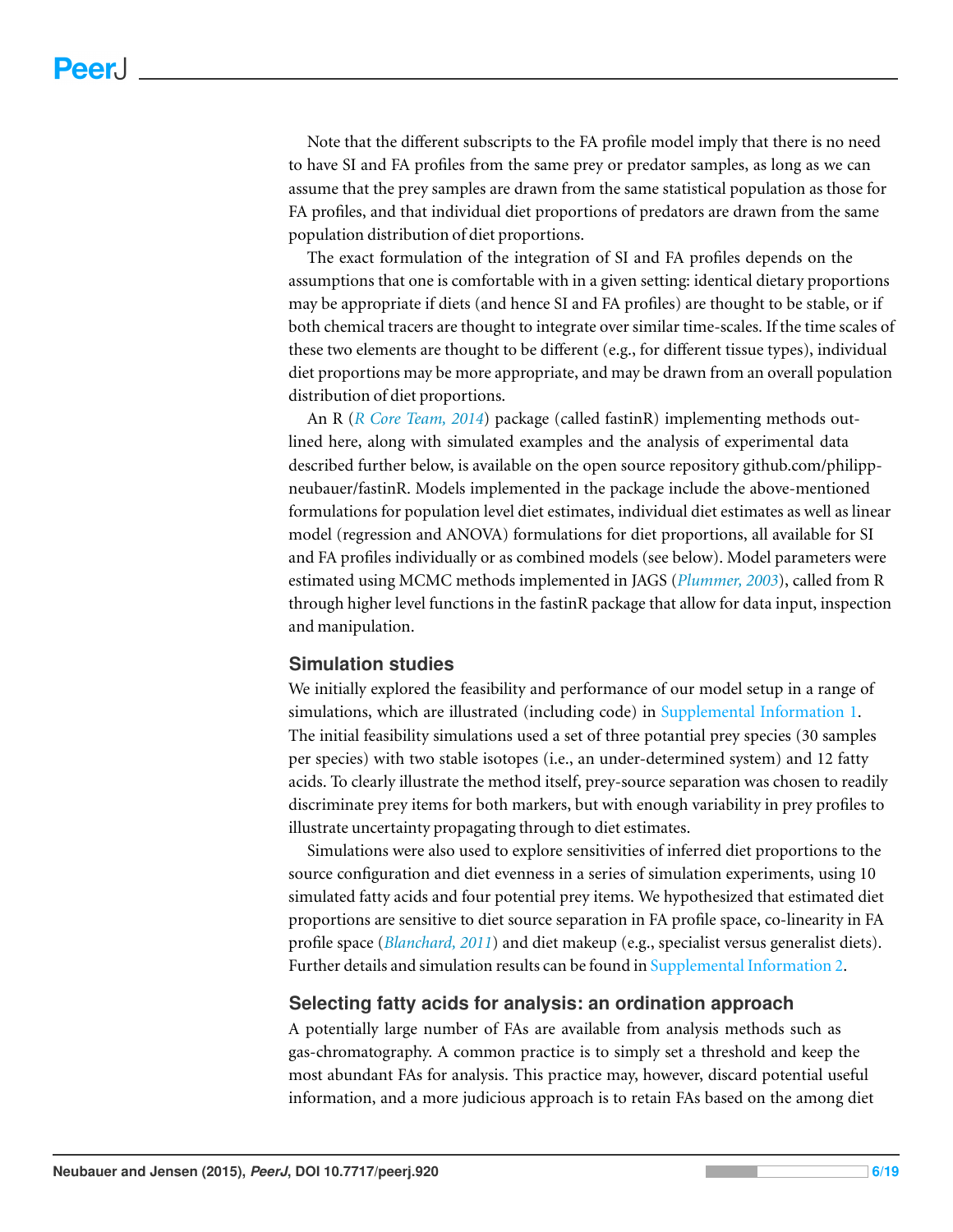source variability that they explain. *[Wang,](#page-18-3) [Hollmen](#page-18-3) [&](#page-18-3) [Iverson](#page-18-3) [\(2010\)](#page-18-3)* used a method by which they tested the QFASA method on a series of subsets to determine the subset that gave the best accuracy. Although feasible, such a method can be time consuming with fully Bayesian models, which can take a long time to run with a large dataset.

Here, we propose a variable selection method based on constrained ordination, which considers the contribution of individual fatty acids to axes separating diet sources. Based on this contribution relative to the overall separation, the user can choose FAs that contribute most to source separation. This procedure is intended to reduce computation time (and dimensionality) of the models, while retaining as much accuracy in diet estimates as possible. Further details about the procedure are given in [Supplemental](http://dx.doi.org/10.7717/peerj.920/supp-3) [Information](http://dx.doi.org/10.7717/peerj.920/supp-3) [3.](http://dx.doi.org/10.7717/peerj.920/supp-3)

#### **Estimating predator diets in a controlled experiment**

To illustrate the potential of the models presented above, we analysed data from an experimental study by *[Stowasser](#page-17-13) [et](#page-17-13) [al.](#page-17-13) [\(2006\)](#page-17-13)*, which investigated changes in squid FA profiles and SI as a function of diet treatments. The treatments consisted of exclusive fish and crustacean diets, as well as switched and mixed diets, with the former switching diets from fish (henceforth SF,  $n = 4$ ) to crustacean (SC,  $n = 5$ ) after 15 days of the 30 day experiment.

In order to apply our model, we first estimated conversion coefficients of FA profiles and fractionation in SI, using squid from the 30 day diet treatments feeding exclusively crustacean and fish diets. The model for estimation of SI fractionation followed the model in *[Hussey](#page-16-14) [et](#page-16-14) [al.](#page-16-14)* [\(2014\)](#page-16-14), thus accounting for diet  $\delta^{15}N$  and  $\delta^{13}C$ , and used their results as priors for fractionation parameters for δ <sup>15</sup>*N*, and results from *[Caut,](#page-16-15) [Angulo](#page-16-15) [&](#page-16-15) [Courchamp](#page-16-15)* [\(2009\)](#page-16-15) to construct priors for  $\delta^{13}$ C. Estimation of FA conversion coefficients used expressions [\(2\)](#page-3-1) and [\(3\)](#page-3-0) with proportions assumed known from feeding trials. Computational details on the estimation of conversion coefficients and fractionation are given in [Supplemental](http://dx.doi.org/10.7717/peerj.920/supp-4) [Information](http://dx.doi.org/10.7717/peerj.920/supp-4) [4.](http://dx.doi.org/10.7717/peerj.920/supp-4)

In our diet analysis, we analyzed samples from the switched diet treatments, and used both SI and FA profiles to investigate the ability of our models to accurately estimate diet proportions in either treatments. We subset the data to use only squid from the switched diet experiment that were analysed for FA profiles and SI after at least 10 days under the respective treatment. We only had overlapping SI and FA profiles for the SC treatment squid, and we therefore started by analyzing this treatment in isolation to demonstrate that both SI and FA profiles can resolve diet proportions, and to demonstrate the benefit of using the two tracers in a joint model. We then analyzed the SF treatment squid, for which we only had 3 specimens with FA profiles and 1 specimen with SI. The markers available for this treatment did not overlap for any of the sampled squid.

Lastly, we estimated individual diet proportions in the SC treatment. To demonstrate how the model based approach to diet estimation can be use to answer ecologically relevant questions about predator diets, we also analyzed SF and SC treatment squid together in a linear model setup that investigated treatment differences explicitly. The linear model used treatment dummy variables to estimate individual intercepts for each treatment and prey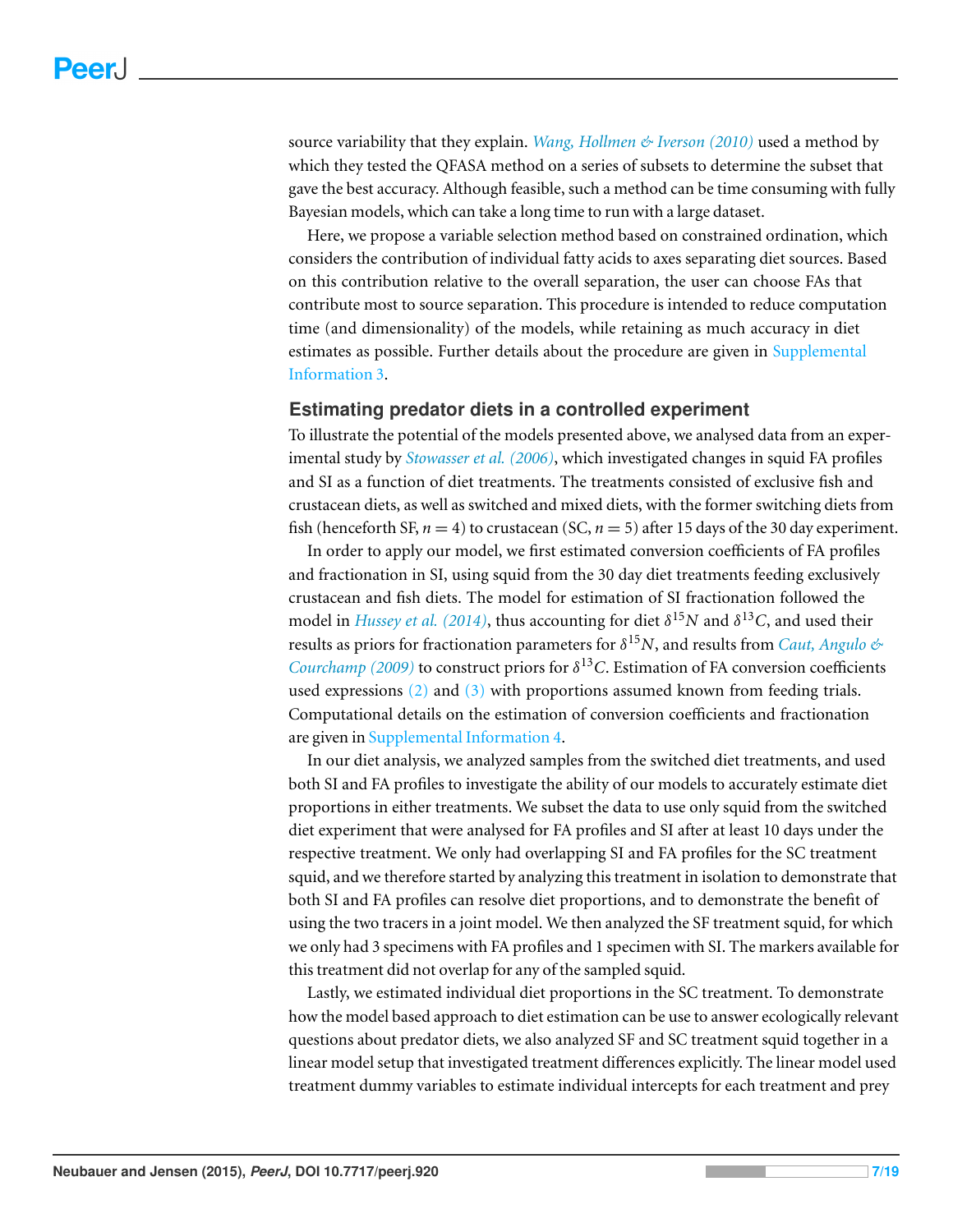combination, and allowed us to test for significant differences in diet between treatment groups, conditional on the data and priors.

FA profile analyses used data obtained by analyzing digestive gland tissue, which is thought to rapidly assimilate dietary FAs in relatively unmodified proportions relative to the original diet (e.g., *[Phillips,](#page-17-14) [Jackson](#page-17-14) [&](#page-17-14) [Nichols,](#page-17-14) [2001](#page-17-14)*). SI were analyzed from muscle tissue since we had more individuals sampled for SI from this tissue, which may be more prone to fractionation and slower turnover than digestive glad tissue. In the original study, a total of 25 FAs were reported. Here, we selected FAs using ordination methods described above. For estimation of model parameters, priors for prey and predator specific variances were adjusted manually to give reasonable behaviour in the MCMC algorithm. The analyses are detailed in [Supplemental](http://dx.doi.org/10.7717/peerj.920/supp-5) [Information](http://dx.doi.org/10.7717/peerj.920/supp-5) [5.](http://dx.doi.org/10.7717/peerj.920/supp-5)

#### **RESULTS**

#### **Simulation studies**

Simulated test cases suggested that our model can estimate diet proportions from both SI and FA profiles [\(Supplemental](http://dx.doi.org/10.7717/peerj.920/supp-1) [Information](http://dx.doi.org/10.7717/peerj.920/supp-1) [1\)](http://dx.doi.org/10.7717/peerj.920/supp-1), with accuracy depending mainly on source separation and diet evenness [\(Supplemental](http://dx.doi.org/10.7717/peerj.920/supp-2) [Information](http://dx.doi.org/10.7717/peerj.920/supp-2) [2\)](http://dx.doi.org/10.7717/peerj.920/supp-2). For very uneven diet proportions, such as in the feeding trials analyzed in the squid example, we found the choice of posterior means as point estimate for diet proportions inevitably introduced error at the margins of the 0–1 interval when compared to true simulated diet proportions.

Models with low accuracy conversion coefficients (with prior mean for all FA set to 1 and large prior variance) also performed substantially worse than models with accurately specified coefficients when comparing point estimates of diet proportions to simulated diet proportions [\(Supplemental](http://dx.doi.org/10.7717/peerj.920/supp-2) [Information](http://dx.doi.org/10.7717/peerj.920/supp-2) [2\)](http://dx.doi.org/10.7717/peerj.920/supp-2), showing decreasing accuracy with increasing variance among simulated convergence coefficients.

#### **Estimating predator diets in a controlled experiment**

Dimension reduction by NMDS on FA profiles of squid and their potential prey suggested that crustacean diets were readily distinguishable from fish diets [\(Fig. 1A\)](#page-8-0). For fish diet items, however, no single fish species could be clearly distinguished from any other fish species. Predator signatures of switched diet squid aligned with their respective diets after correcting by posterior means of estimated conversion coefficients. The latter were different from expected  $(1/p)$  for many FA in the analysis [\(Supplemental](http://dx.doi.org/10.7717/peerj.920/supp-4) [Information](http://dx.doi.org/10.7717/peerj.920/supp-4) [4\)](http://dx.doi.org/10.7717/peerj.920/supp-4).

Selection of FAs using constrained ordination lead to four FAs, 22.6n.3, 20.5n.3, 20.4n.6 and 18.1n.9 being retained for analysis [\(Fig. 2\)](#page-9-0), accounting for a total of 74% of total among source variation on ordination axes while maintaining a low prey matrix condition number ( $\kappa = 15.67$ ), suggesting limited co-linearity. The matrix condition number nearly doubled when the next most important fatty acid ( $\kappa = 29.17$ ) was added and increased exponentially thereafter with the addition of other FAs. The resulting NMDS plot suggested that the reduction from 22 to four FA did not significantly alter the configuration of predators and prey items in FA profile space, despite the drastically lowered number of input dimensions [\(Fig. 1B\)](#page-8-0). Retaining a larger subset of FAs (8 FAs) did not qualitatively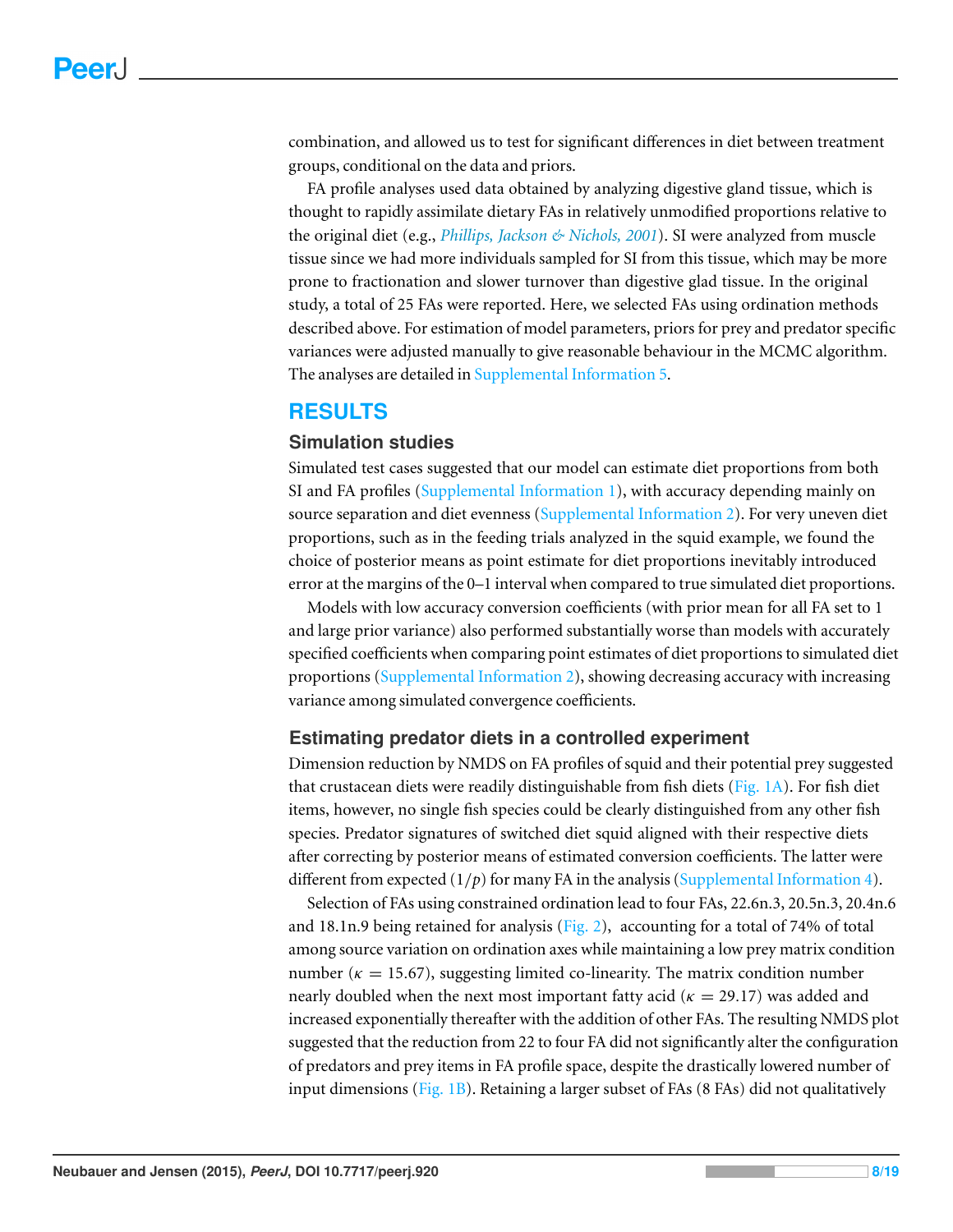<span id="page-8-0"></span>

**Figure 1 Non-metric Multi-Dimensional Scaling (NMDS) plots of fatty acid profiles for squid and their potential prey (A) before and (B) after variable selection.** Coloured circles around black points show squid from fish (red) and shrimp (blue) diet treatments. Note that estimated conversion coefficients were applied to scale the data.

alter the results, but did lead to lower uncertainty in diet proportion estimates, suggesting that we lost some relevant information by retaining only four of 25 original FAs to reduce computational requirements.

SI also showed clear separation between crustacean and fish prey [\(Fig. 3\)](#page-9-1), but showed two groups for fish prey items, both consisting of specimens from more than one fish species. Squid δ <sup>15</sup>*N* was also substantially lower than any of the prey species analysed even after correcting for estimated fractionation coefficients.

FA profiles were able to resolve population level SC treatment squid diets, correctly suggesting a diet predominantly based on crustaceans (Fig.  $4$ ). While uncertainty about the exact diet proportions remained for both crustaceans and fish, most of the posterior den-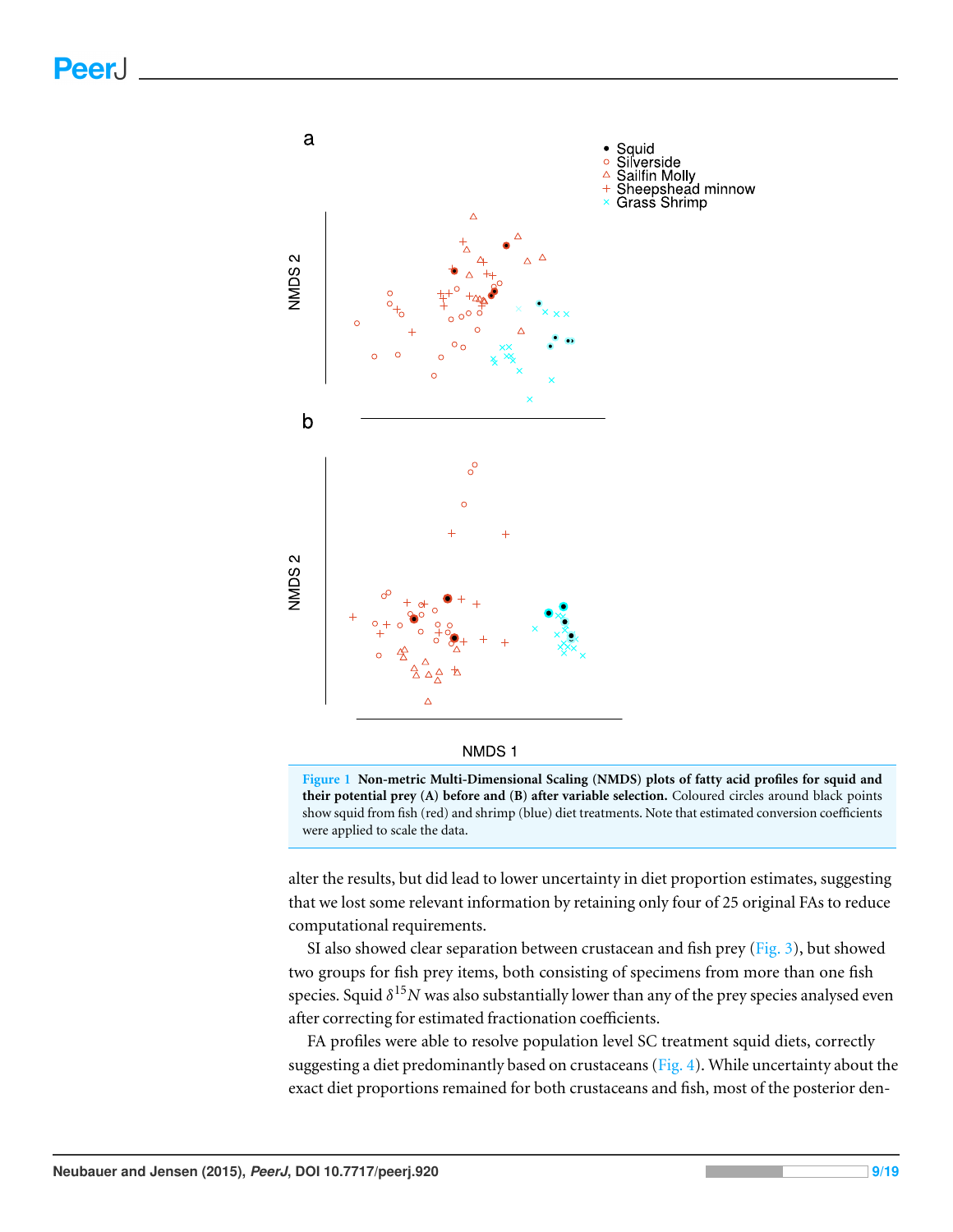<span id="page-9-0"></span>

**Figure 2 Selection of a subset of fatty acids for analysis.** (A) Cumulative proportion of between prey variance along constrained analysis of principal coordinates (CAP) axes explained by individual fatty acids being added to the dataset, ordered by the contribution of each fatty acid to the total variance. (B) Prey matrix condition number as a function of individual fatty acids being added as in (A).

<span id="page-9-1"></span>

**Figure 3 Stable isotope signatures of squid and their potential prey.** Coloured circles around black points show squid from fish (red) and shrimp (blue) diet treatments.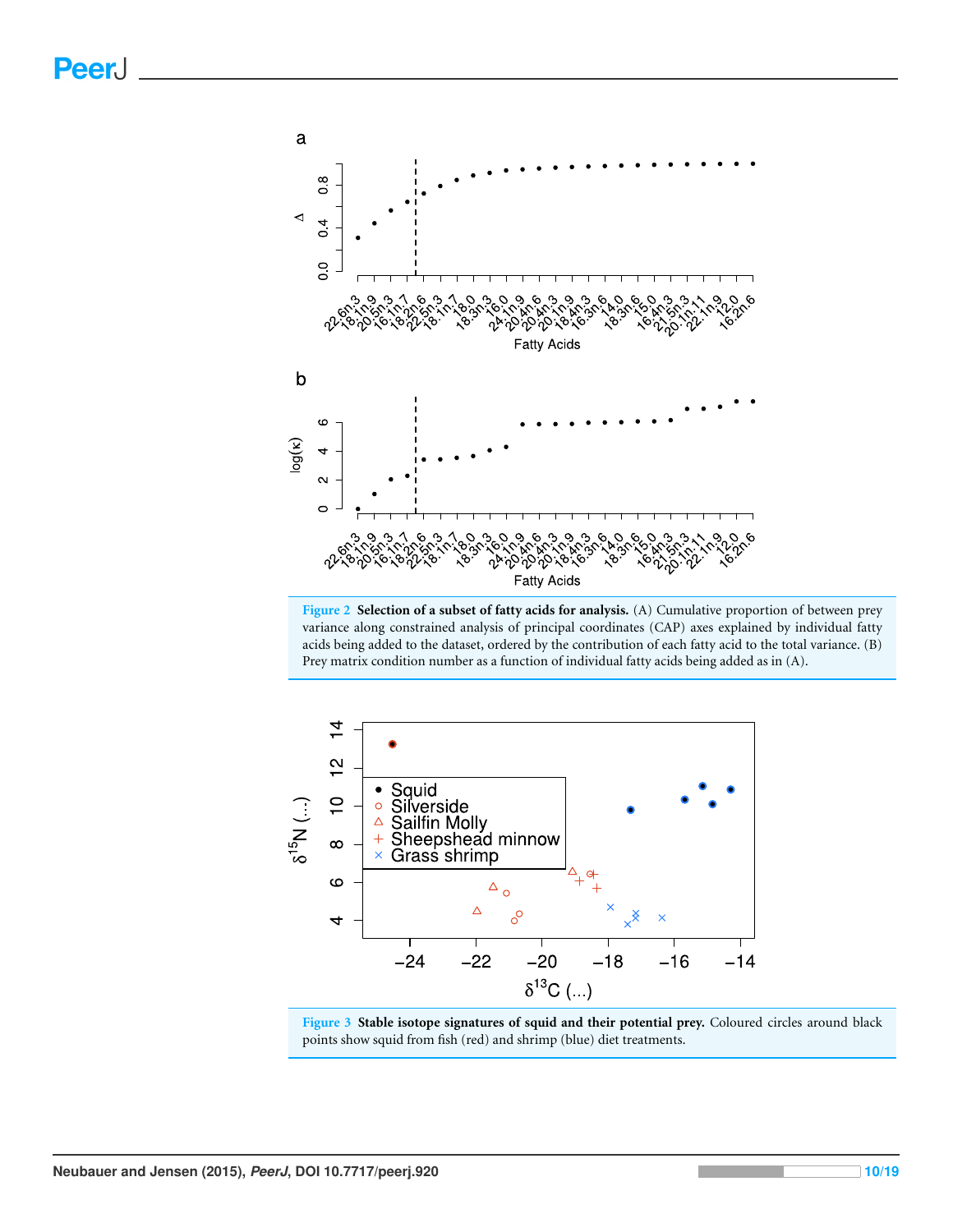<span id="page-10-0"></span>



sity for squid diet proportions was clearly concentrated towards high proportions of crustaceans. For fish, posteriors were peaked near zero, however, all fish species posteriors had long tails that spanned nearly the whole interval of possible diet contributions. An analyses based on SI alone gave very similar results, despite different tissue types examined [\(Fig. 4\)](#page-10-0).

Combining the two markers lead to a substantial reduction in the uncertainty of estimated diet proportions [\(Fig. 4\)](#page-10-0), and suggested a clear dominance of crustaceans in the diet. For the combined analysis, the spread of the posterior distribution for crustaceans in the squid diet was reduced by approximately 30%, and most of the probability density was shifted closer to one, and the reductions in the spread of posterior distributions for fish diet items were as high as 70%. Lastly, estimates of individual diet proportions closely mirrored population level estimates [\(Fig. 5\)](#page-11-0).

Due to overlap of fish species in FA profile and SI space, similar models for SF treatment fish were unclear about the contribution of individual fish species [\(Fig. 6\)](#page-12-0), but suggested that crustaceans were a small part in the diet of these squid. SI and FA profiles combined (i.e., adding one squid with SI but no FA profile data) did not provide much improvement for individual fish species, and the linear model setup was unable to identify significant differences between diet proportions of individual prey items in the two treatments due to uncertainty about individual fish species' contributions [\(Supplemental](http://dx.doi.org/10.7717/peerj.920/supp-5) [Information](http://dx.doi.org/10.7717/peerj.920/supp-5) [5\)](http://dx.doi.org/10.7717/peerj.920/supp-5). However, combining fish species post-hoc as the sum of individual posterior distributions clearly shows a fish based diet [\(Fig. 7\)](#page-12-1).

# **DISCUSSION**

We presented here a general method for analyzing FA profiles in a Bayesian mixing model, and demonstrated that the method can be used to estimate diet proportions in feeding trials while accounting for fatty acid conversion and diet fat content. The Bayesian framework allows explicit representation of uncertainty about mixing proportions as a function of uncertainty about prey distributions, conversion coefficients and fat content.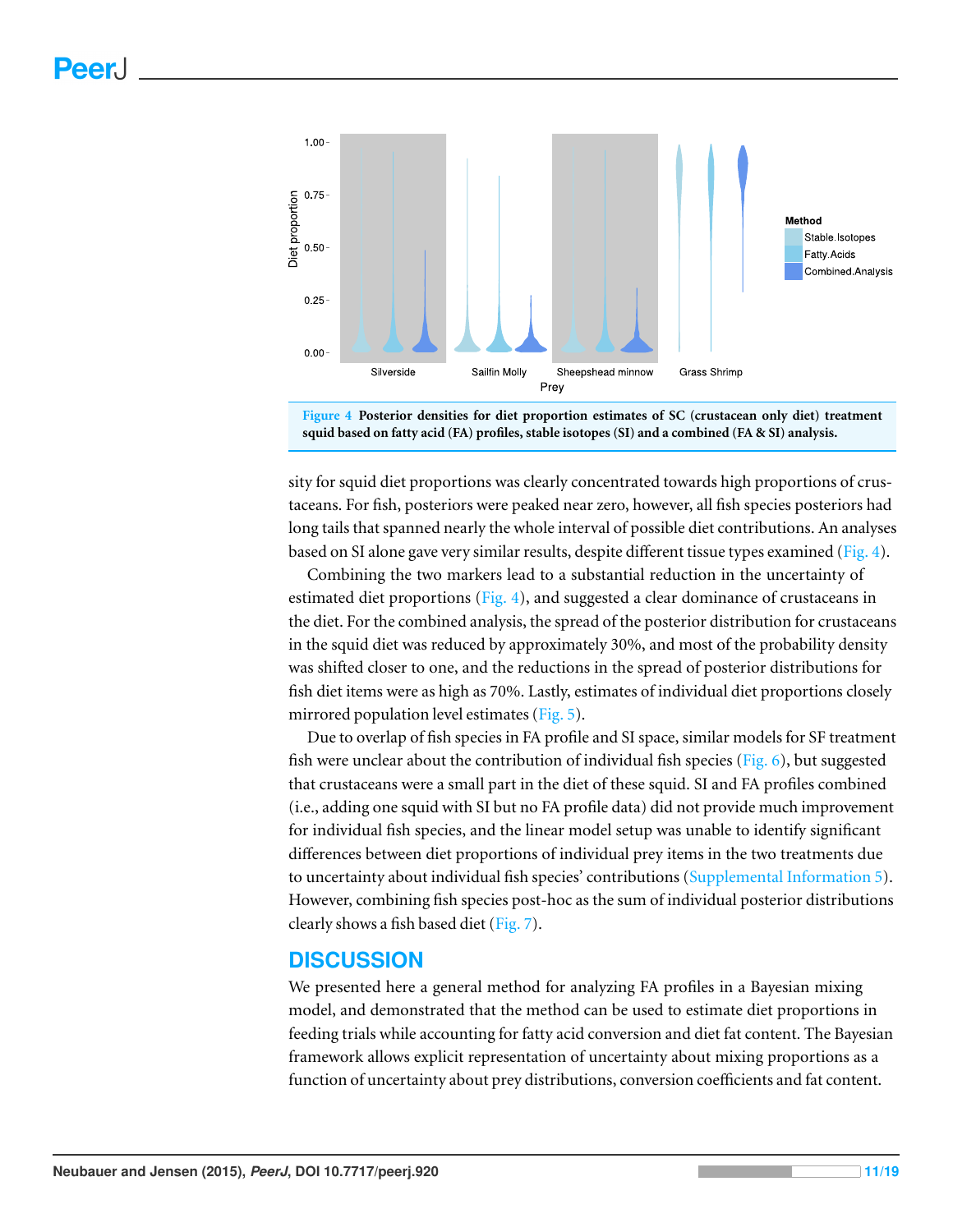<span id="page-11-0"></span>

**Figure 5 Posterior densities for individual diet proportion estimates of SC squid based on a hierarchical model for diet proportions using both fatty acid (FA) profiles and stable isotopes (SI).**

The general mixing model framework also allowed us to integrate SI and FA profiles into a joint model for diet estimation. Both approaches have their own limits, and the application to squid feeding trials suggests that their combination can substantially reduce uncertainty in diet estimates. As an increasing number of studies combine these two tracers (*[Tucker,](#page-18-0) [Bowen](#page-18-0) [&](#page-18-0) [Iverson,](#page-18-0) [2008](#page-18-0)*; *[Guest](#page-16-16) [et](#page-16-16) [al.,](#page-16-16) [2008](#page-16-16)*; *[Guest](#page-16-3) [et](#page-16-3) [al.,](#page-16-3) [2009](#page-16-3)*; *[Stowasser](#page-17-13) [et](#page-17-13) [al.,](#page-17-13) [2006](#page-17-13)*; *[Van](#page-18-5) [der](#page-18-5) [Bank](#page-18-5) [et](#page-18-5) [al.,](#page-18-5) [2011](#page-18-5)*; *[Jaschinski,](#page-17-15) [Brepohl](#page-17-15) [&](#page-17-15) [Sommer,](#page-17-15) [2008](#page-17-15)*), we suggest that a quantitative method to explicitly compare and combine markers will allow practitioners to make more robust inference and explicitly highlight discrepancies among methods that may warrant future research.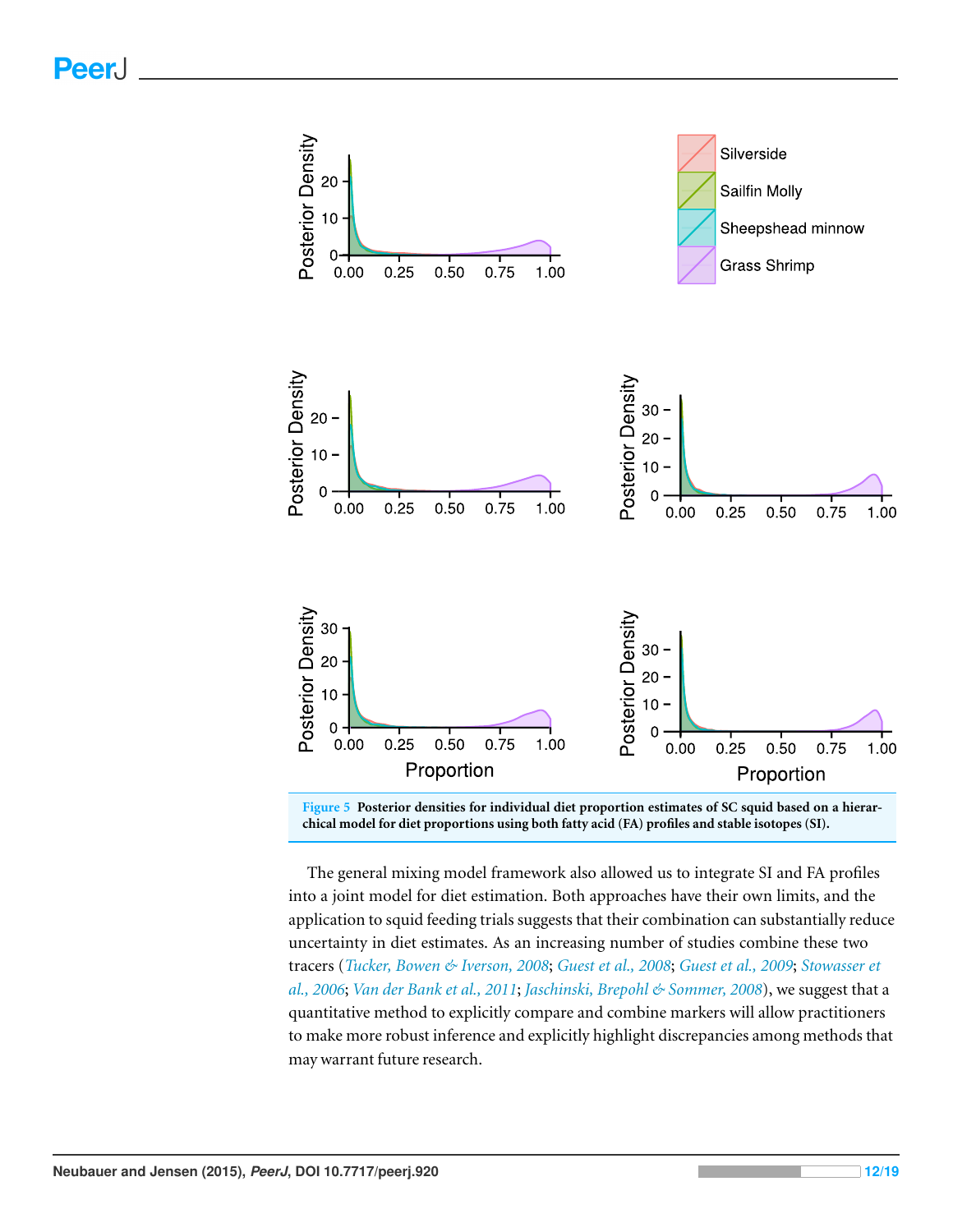<span id="page-12-0"></span>



<span id="page-12-1"></span>



Simulation experiments and sensitivity tests suggested that the mixing model for FA profiles can achieve high accuracy of estimated diet proportions in idealized settings, and the application to squid feeding trials demonstrated the applicability of the model in a practical, albeit controlled setting. Our results in the squid study further confirm many of the points made by *[Stowasser](#page-17-13) [et](#page-17-13) [al.](#page-17-13) [\(2006\)](#page-17-13)*. In particular, our analysis of switched diet treatments suggested that despite the short acclimation time (10–15 days) we can detect dominant proportions of the switched diet treatments from both SI and FA. While a complete discussion of these findings is beyond the scope of this manuscript, these results suggest that the time frame over which FA profiles and SI integrate diet proportions in squid digestive glands is on the order of days to weeks rather than months.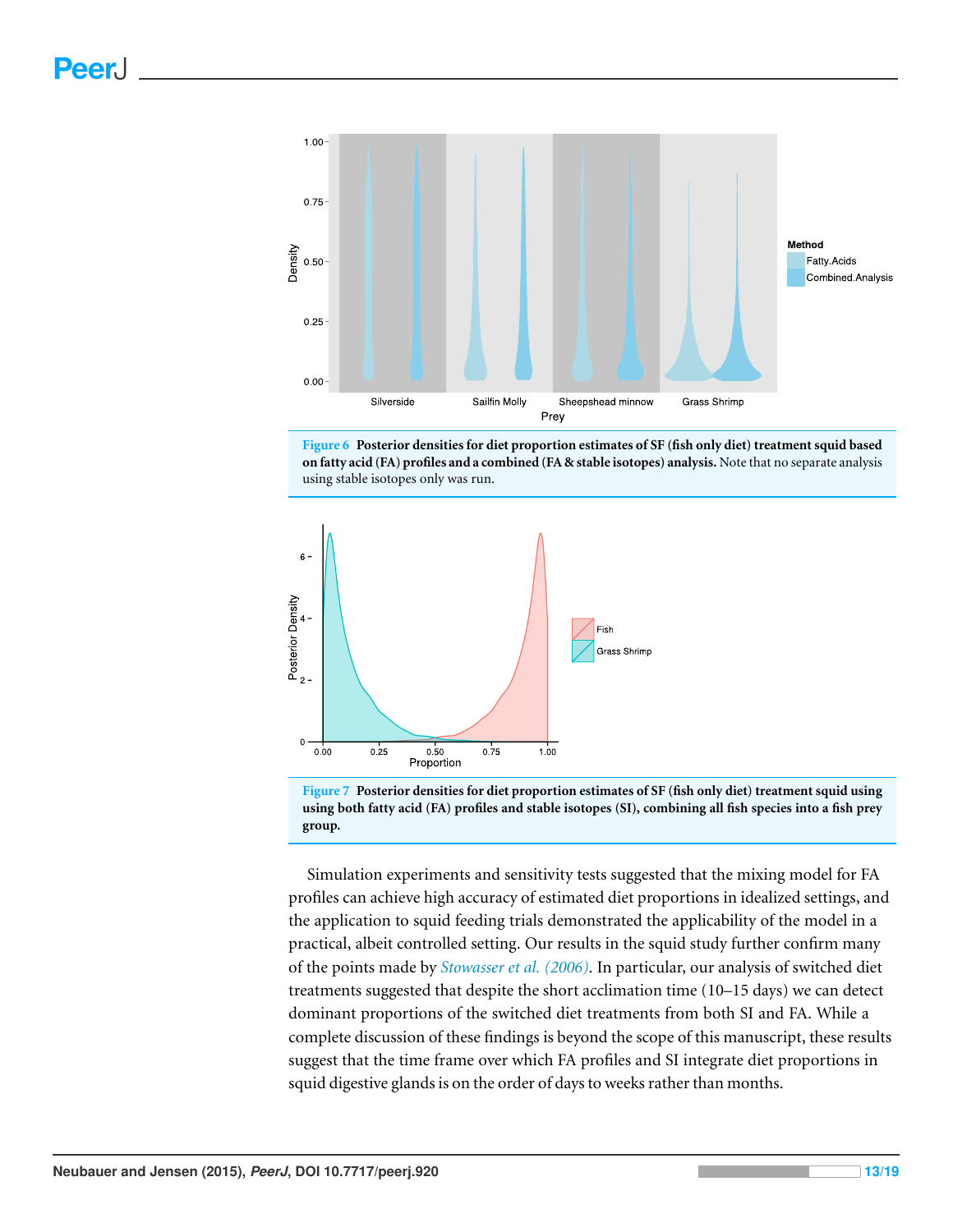Our results from the squid experimental data also highlighted the model sensitivities found using simulated data. Fish species within treatments could not be discriminated using FA profiles (and/or SI), and estimated diet proportions of the different fish species in the SF treatment remained very uncertain. This uncertainty reflects insufficient differences in fish prey FA profiles and SI to accurately discriminate among these different species within squid diets. Despite the uncertainty in estimated diet proportions for individual fish species, the estimate for the group of all fish species reveals a clear dominance of fish rather than crustaceans in the diets ( $Fig. 7$ ). This example thus illustrates another benefit of a fully Bayesian treatment: rather than giving potentially misleading point estimates in such situations, the wide posterior distributions highlight the fact that there is insufficient signal in the data to discriminate among different fish species in the diets.

The decrease in accuracy with decreasing source separation reported from simulations and shown in the squid experiments is thus due to choosing a point estimate within a large interval rather than the model suggesting erroneous point estimates of diet proportions. Similarly, for unknown conversion coefficients, posterior distributions of diet estimates are generally wide, provided that the prior for conversion coefficients reflects uncertainty. Even when uncertainty about diet proportions is relatively low, posterior distributions of diet proportions close to 0 or 1 were generally skewed rather than symmetric due to the constrained nature of the diet proportions, meaning the posterior mode (the highest posterior probability) is often not located at the mean of the posterior distribution. In this case, as for very wide and/or flat posterior distributions, any point estimate chosen for diet proportions is somewhat arbitrary. Overall estimation error from (posterior mean) point estimates thus scales with the evenness of the diet proportions as well as overall uncertainty in diet proportions. Rather than relying on point estimates of diet proportions in that case, it becomes increasingly important to acknowledge uncertainty in the posterior distributions.

We opted for a fully Bayesian analysis that estimates prey and predator distributions, as well as individual proportions. However, the Bayesian approach for FA comes at a relatively high computational cost: we found that there are limits to the dimensionality that the estimation procedure (as we formulated it) can accomodate. When working with fully Bayesian methods in high dimensional applications such as FA profiles, where the number of measured variables can be large  $(>20$  FAs is common), there is an inevitable trade-off between computational feasibility and model dimensionality. For instance, we have found that, in it's present form (V1.0), fastinR can handle a set of approximately 15 FAs for a set of 5 potential prey items, especially when MCMC chains are run in parallel (optional in the package). The software is thus currently not able to handle the large prey libraries that can be handeled in QFASA. Our aim is to further develop the fastinR package to include empirical Bayes options (as described in *[Parnell](#page-17-4) [et](#page-17-4) [al.,](#page-17-4) [2013](#page-17-4)*) that would likely speed up the models considerably. However, the empirical Bayes approach comes at the cost of considering prey distribution parameters as known quantities, which may not be desirable with a small number of prey samples. Therefore, we further aim to swap out the current JAGS back-end for Bayesian estimation against custom MCMC code to allow for increased model complexity and faster run-times.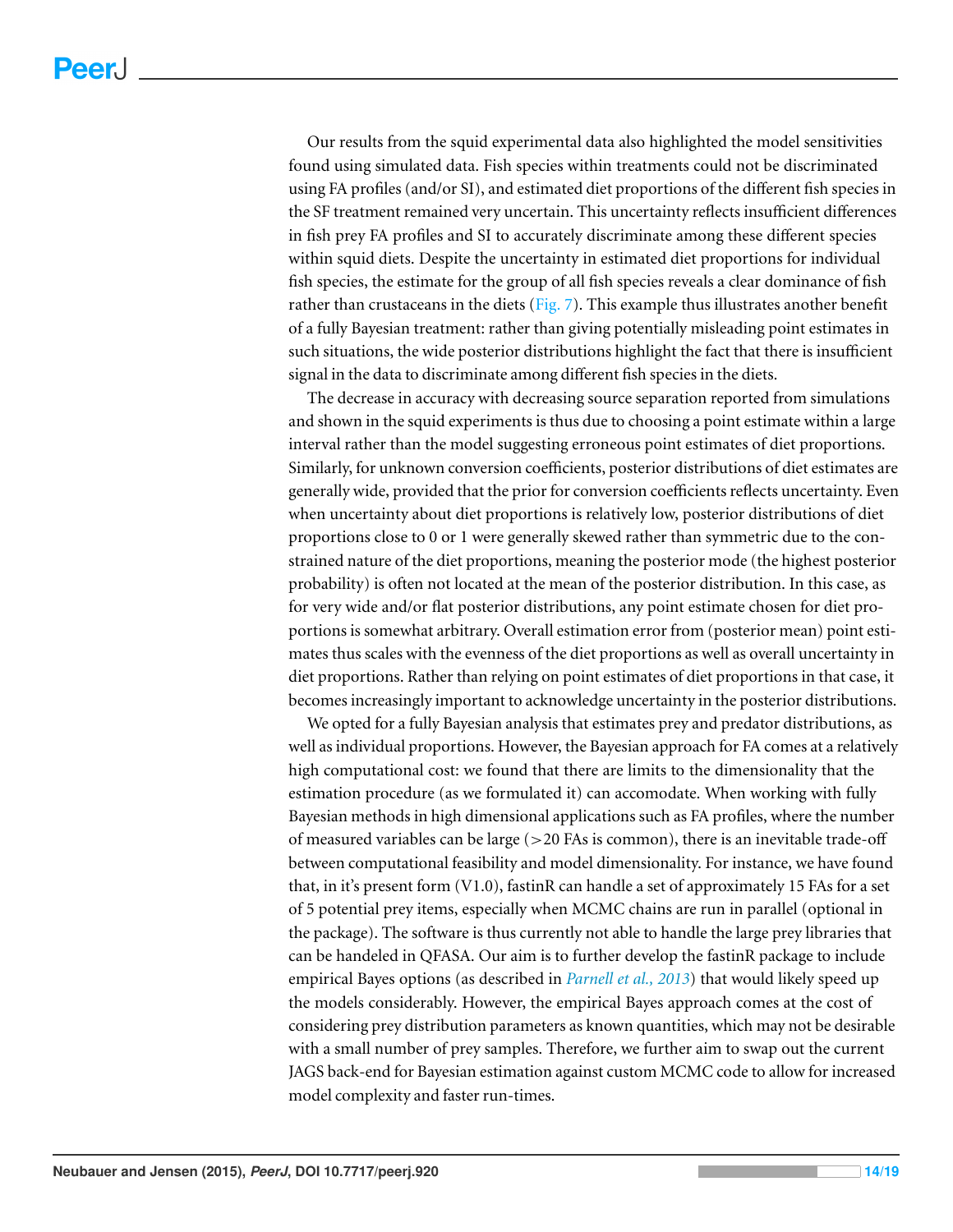Since the model dimensionality depends at once on the number of prey items, predators and FAs in the analysis, we have found it to be useful to initially use predator FA profile (geometric) means or relatively few predator signatures to estimate a single population distribution. Once one has determined that the model can effectively estimate diet proportions given the data at hand and knowledge of conversion coefficients, the model can be re-run with a larger number of predators and/or FAs and, although time consuming, may provide additional insights. The squid diet example illustrates this strategy: we first estimated population level parameters for predators (although we used all predator signatures rather than their geometric mean), and then proceeded to more complex analyses of individual diet proportions.

To further address the issue of computational complexity, we presented an approach to variable selection for FA profiles. An optimal subset of variables is usually one that explains the bulk of among prey variance (represented by CAP axes), but eliminates FAs that only contribute minimally to separation among sources, and thus only add noise. As such, this variable selection approach is not limited to FA profiles, but may be of use with other diet markers or chemical tracers for which dimension reduction is desirable prior to analysis. In our squid application, we found that retaining only 4 FA was enough to explain nearly 75% of among source variance, and adding additional FA only added a small amount of signal for rapidly increasing co-linearity in prey signatures. While a limited number of FA may often be diagnostic of a particular prey type, it may not generally be the case that a small number of FA account for the bulk of the signal. The computational cost of high dimensional models in the Bayesian framework can be limiting in such instances, and the practical trade-off between model run-time and accuracy of estimated diet proportions will have to be considered.

Recent developments in SI mixing models have led to increasingly realistic models in terms of their error structure (*[Hopkins](#page-16-4) [&](#page-16-4) [Ferguson,](#page-16-4) [2012](#page-16-4)*) and incorporation of relevant biology, such as time dependent diet proportions and SI signatures (*[Parnell](#page-17-4) [et](#page-17-4) [al.,](#page-17-4) [2013](#page-17-4)*). Given that our FA profile and combined FA profile and SI models employ the same general structure as these models, such developments are achievable within this framework. It should be noted, however, that they present the practitioner with requirements for substantial amounts of data of various kinds (i.e., measurement error estimates, collection of SI and FA profiles through time, respectively), and may substantially increase computational requirements. Nevertheless, we suggest that the method presented here provides a basis to use and combine the two most powerful dietary markers available in a single framework to produce more robust and comparable diet estimation.

# **ACKNOWLEDGEMENTS**

The authors wish to thank Gabriele Stowasser for kindly preparing and sharing her data for re-analysis. The Jensen lab group, Finlay Thompson, Edward Abraham and Laureline Meynier provided helpful discussion that lead to various improvements in the software and the manuscript. This research was funded by the NOAA Northeast Cooperative Research Program. Findings and conclusions in this paper are those of the authors and do not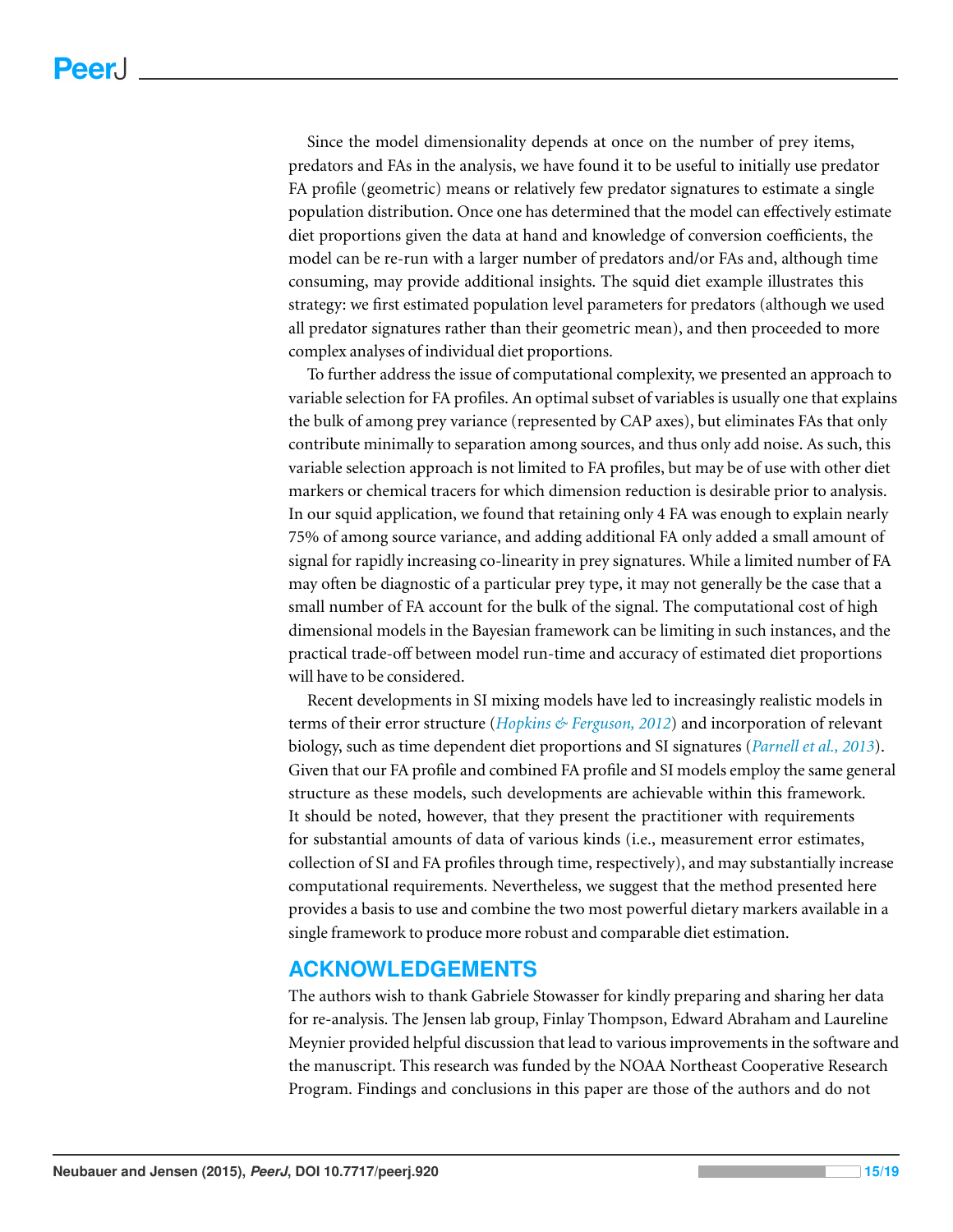necessarily represent the views of the NMFS, NOAA. Reference to trade names does not imply endorsement by the National Marine Fisheries Service, NOAA.

# <span id="page-15-0"></span>**ADDITIONAL INFORMATION AND DECLARATIONS**

#### **Funding**

This research was funded by a grant from the NOAA Northeast Cooperative Research Program to the Garden State Seafood Association, Rutgers University, and Dragonfly Science (EA133F1). The funders had no role in study design, data collection and analysis, decision to publish, or preparation of the manuscript.

#### **Grant Disclosures**

The following grant information was disclosed by the authors: NOAA Northeast Cooperative Research Program: EA133F1.

#### **Competing Interests**

Philipp Neubauer is an employee of Dragonfly Science.

#### **Author Contributions**

- Philipp Neubauer conceived and designed the experiments, performed the experiments, analyzed the data, contributed reagents/materials/analysis tools, wrote the paper, prepared figures and/or tables, reviewed drafts of the paper, wrote R package.
- Olaf P. Jensen conceived and designed the experiments, contributed reagents/materials/analysis tools, wrote the paper, reviewed drafts of the paper.

#### **Data Deposition**

The following information was supplied regarding the deposition of related data: Neubauer, Philipp (2014): Squid fatty acids and Stable Isotope data. Figshare: [http://dx.doi.org/10.6084/m9.figshare.1056245.](http://dx.doi.org/10.6084/m9.figshare.1056245)

#### **Supplemental Information**

Supplemental information for this article can be found online at [http://dx.doi.org/](http://dx.doi.org/10.7717/peerj.920#supplemental-information) [10.7717/peerj.920#supplemental-information.](http://dx.doi.org/10.7717/peerj.920#supplemental-information)

# **REFERENCES**

- <span id="page-15-2"></span>**Aitchison J. 1982.** The statistical analysis of compositional data. *Journal of the Royal Statistical Society. Series B (Methodological)* **44(2)**:139–177.
- <span id="page-15-3"></span>**Aitchison J, Bacon-Shone J. 1999.** Convex linear combinations of compositions. *Biometrika* **86(2)**:351–364 DOI [10.1093/biomet/86.2.351.](http://dx.doi.org/10.1093/biomet/86.2.351)
- <span id="page-15-1"></span>**Belicka LL, Burkholder D, Fourqurean JW, Heithaus MR, Macko SA, Jaffe R. 2012. ´** Stable isotope and fatty acid biomarkers of seagrass, epiphytic, and algal organic matter to consumers in a pristine seagrass ecosystem. *Marine and Freshwater Research* **63(11)**:1085–1097 DOI [10.1071/MF12027.](http://dx.doi.org/10.1071/MF12027)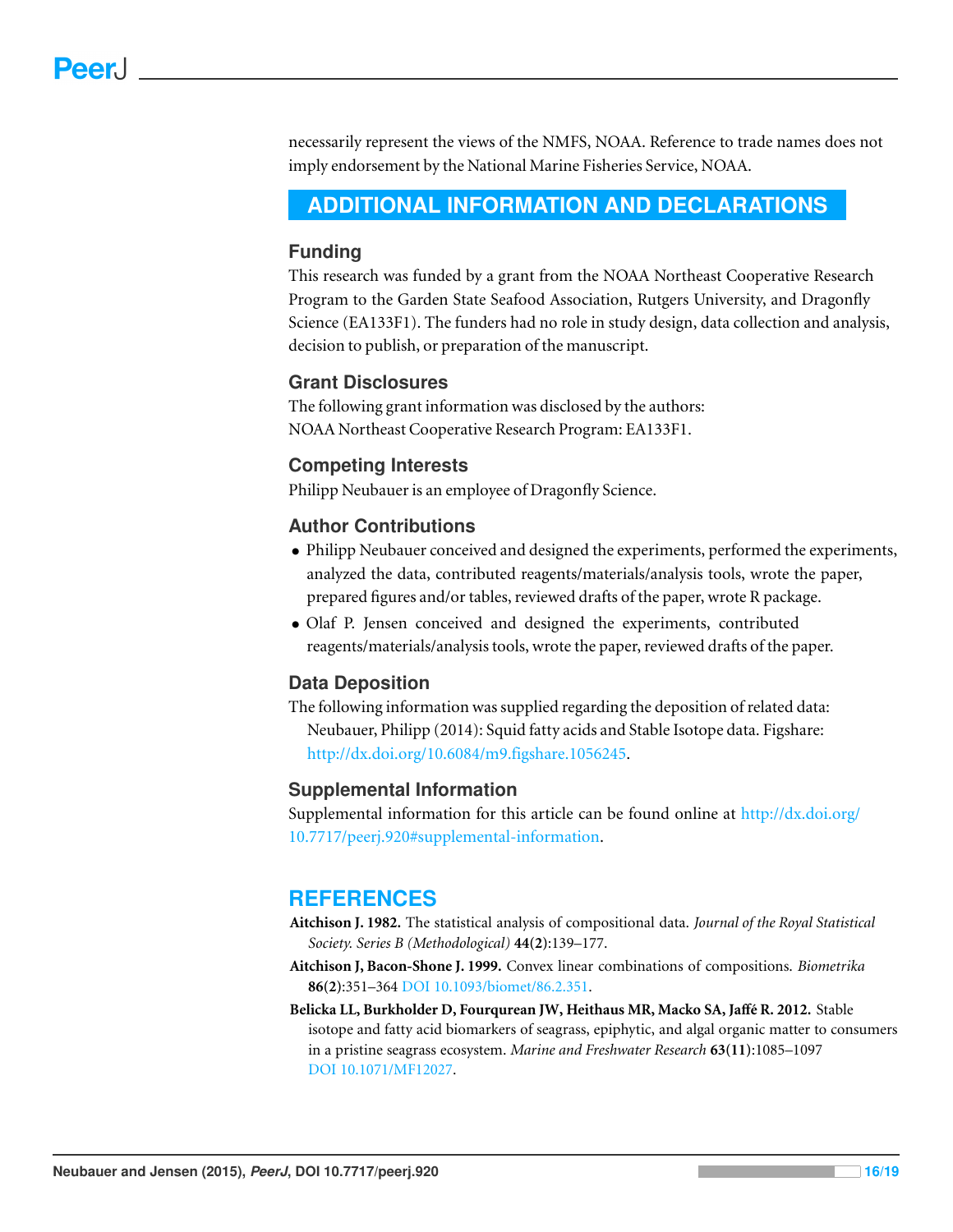- <span id="page-16-11"></span>**Billheimer D. 2001.** Compositional receptor modeling. *Environmetrics* **12(5)**:451–467 DOI [10.1002/env.472.](http://dx.doi.org/10.1002/env.472)
- <span id="page-16-10"></span>**Blanchard JW. 2011.** Inference on the diet composition of predators using fatty acid signatures: an application of Bayesian inference on lienar mixing models. PhD thesis, Dalhousie University, Halifax.
- <span id="page-16-0"></span>**Bowen WD, Iverson SJ. 2012.** Methods of estimating marine mammal diets: a review of validation experiments and sources of bias and uncertainty. *Marine Mammal Science* **29(4)**:719–754 DOI [10.1111/j.1748-7692.2012.00604.x.](http://dx.doi.org/10.1111/j.1748-7692.2012.00604.x)
- <span id="page-16-7"></span>**Brett MT. 2014.** Resource polygon geometry predicts bayesian stable isotope mixing model bias. *Marine Ecology Progress Series* **514**:1–12 DOI [10.3354/meps11017.](http://dx.doi.org/10.3354/meps11017)
- <span id="page-16-13"></span>**Budge SM, Iverson SJ, Koopman HN. 2006.** Studying trophic ecology in marine ecosystems using fatty acids: a primer on analysis and interpretation. *Marine Mammal Science* **22(4)**:759–801 DOI [10.1111/j.1748-7692.2006.00079.x.](http://dx.doi.org/10.1111/j.1748-7692.2006.00079.x)
- <span id="page-16-2"></span>**Budge SM, Wooller MJ, Springer AM, Iverson SJ, McRoy CP, Divoky GJ. 2008.** Tracing carbon flow in an arctic marine food web using fatty acid-stable isotope analysis. *Oecologia* **157(1)**:117–129 DOI [10.1007/s00442-008-1053-7.](http://dx.doi.org/10.1007/s00442-008-1053-7)
- <span id="page-16-15"></span>**Caut S, Angulo E, Courchamp F. 2009.** Variation in discrimination factors ( $\delta^{15}N$  and  $\delta^{13}C$ ): the effect of diet isotopic values and applications for diet reconstruction. *Journal of Applied Ecology* **46(2)**:443–453 DOI [10.1111/j.1365-2664.2009.01620.x.](http://dx.doi.org/10.1111/j.1365-2664.2009.01620.x)
- <span id="page-16-1"></span>**Elsdon TS. 2010.** Unraveling diet and feeding histories of fish using fatty acids as natural tracers. *Journal of Experimental Marine Biology and Ecology* **386(1)**:61–68 DOI [10.1016/j.jembe.2010.02.004.](http://dx.doi.org/10.1016/j.jembe.2010.02.004)
- <span id="page-16-5"></span>**Fry B. 2013a.** Alternative approaches for solving underdetermined isotope mixing problems. *Marine Ecology Progress Series* **472**:1–13 DOI [10.3354/meps10168.](http://dx.doi.org/10.3354/meps10168)
- <span id="page-16-6"></span>**Fry B. 2013b.** Minmax solutions for underdetermined isotope mixing problems: reply to semmens et al. *Marine Ecology Progress Series* **490**:291–294 DOI [10.3354/meps10536.](http://dx.doi.org/10.3354/meps10536)
- <span id="page-16-8"></span>**Galloway A, Eisenlord M, Dethier M, Holtgrieve G, Brett M. 2014a.** Quantitative estimates of isopod resource utilization using a bayesian fatty acid mixing model. *Marine Ecology Progress Series* **507**:219–232 DOI [10.3354/meps10860.](http://dx.doi.org/10.3354/meps10860)
- <span id="page-16-9"></span>**Galloway AW, Taipale SJ, Hiltunen M, Peltomaa E, Strandberg U, Brett MT, Kankaala P. 2014b.** Diet-specific biomarkers show that high-quality phytoplankton fuels herbivorous zooplankton in large boreal lakes. *Freshwater Biology* **59(9)**:1902–1915 DOI [10.1111/fwb.12394.](http://dx.doi.org/10.1111/fwb.12394)
- <span id="page-16-3"></span>**Guest MA, Frusher SD, Nichols PD, Johnson C, Wheatley K. 2009.** Trophic effects of fishing southern rock lobster *Jasus edwardsii* shown by combined fatty acid and stable isotope analyses. *Marine Ecology Progress Series* **388**:169–184 DOI [10.3354/meps08096.](http://dx.doi.org/10.3354/meps08096)
- <span id="page-16-16"></span>**Guest MA, Nichols PD, Frusher SD, Hirst AJ. 2008.** Evidence of abalone (*Haliotis rubra*) diet from combined fatty acid and stable isotope analyses. *Marine Biology* **153(4)**:579–588 DOI [10.1007/s00227-007-0831-9.](http://dx.doi.org/10.1007/s00227-007-0831-9)
- <span id="page-16-4"></span>**Hopkins JB, Ferguson JM. 2012.** Estimating the diets of animals using stable isotopes and a comprehensive bayesian mixing model. *PLoS ONE* **7(1)**:e28478 DOI [10.1371/journal.pone.0028478.](http://dx.doi.org/10.1371/journal.pone.0028478)
- <span id="page-16-14"></span>**Hussey NE, MacNeil MA, McMeans BC, Olin JA, Dudley SF, Cliff G, Wintner SP, Fennessy ST, Fisk AT. 2014.** Rescaling the trophic structure of marine food webs. *Ecology Letters* **17(2)**:239–250 DOI [10.1111/ele.12226.](http://dx.doi.org/10.1111/ele.12226)
- <span id="page-16-12"></span>**Iverson SJ, Field C, Don Bowen W, Blanchard W. 2004.** Quantitative fatty acid signature analysis: a new method of estimating predator diets. *Ecological Monographs* **74(2)**:211–235 DOI [10.1890/02-4105.](http://dx.doi.org/10.1890/02-4105)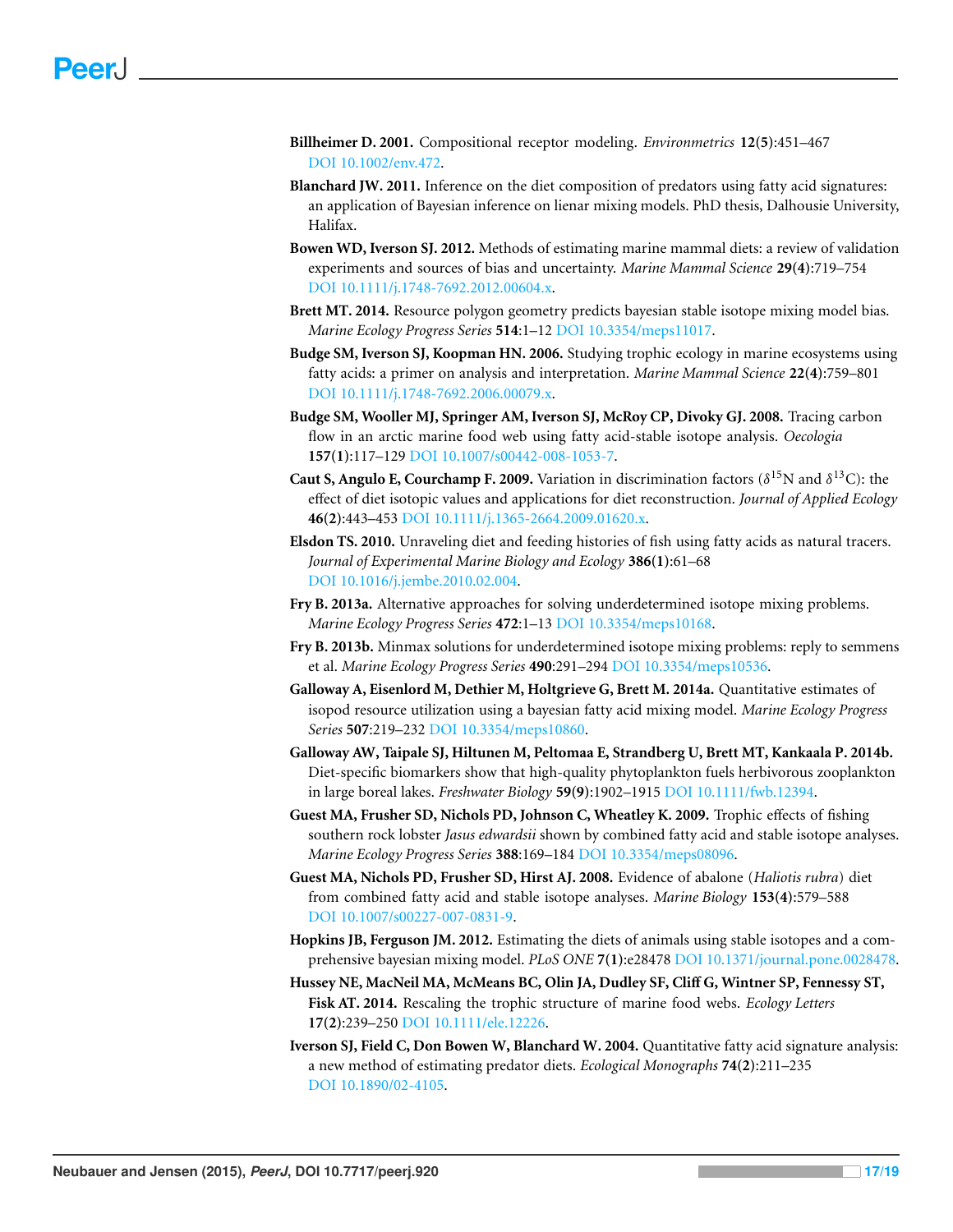- <span id="page-17-1"></span>**Jack L, Wing SR. 2011.** Individual variability in trophic position and diet of a marine omnivore is linked to kelp bed habitat. *Marine Ecology Progress Series* **443**:129–139 DOI [10.3354/meps09468.](http://dx.doi.org/10.3354/meps09468)
- <span id="page-17-15"></span>**Jaschinski S, Brepohl DC, Sommer U. 2008.** Carbon sources and trophic structure in an eelgrass *Zostera marina* bed, based on stable isotope and fatty acid analyses. *Marine Ecology Progress Series* **358**:103–114 DOI [10.3354/meps07327.](http://dx.doi.org/10.3354/meps07327)
- <span id="page-17-0"></span>**Kelly JR, Scheibling RE. 2011.** Fatty acids as dietary tracers in benthic food webs. *Marine Ecology Progress Series* **446**:1–22 DOI [10.3354/meps09559.](http://dx.doi.org/10.3354/meps09559)
- <span id="page-17-3"></span>**Moore JW, Semmens BX. 2008.** Incorporating uncertainty and prior information into stable isotope mixing models. *Ecology Letters* **11(5)**:470–480 DOI [10.1111/j.1461-0248.2008.01163.x.](http://dx.doi.org/10.1111/j.1461-0248.2008.01163.x)
- <span id="page-17-4"></span>**Parnell AC, Phillips DL, Bearhop S, Semmens BX, Ward EJ, Moore JW, Jackson AL, Grey J, Kelly DJ, Inger R. 2013.** Bayesian stable isotope mixing models. *Environmetrics* **24(6)**:387–399 DOI [10.1002/env.2221.](http://dx.doi.org/10.1002/env.2221)
- <span id="page-17-2"></span>**Pethybridge H, Virtue P, Casper R, Yoshida T, Green C, Jackson G, Nichols P. 2012.** Seasonal variations in diet of arrow squid (*Nototodarus gouldi*): stomach content and signature fatty acid analysis. *Journal of the Marine Biological Association of the United Kingdom* **92(01)**:187–196 DOI [10.1017/S0025315411000841.](http://dx.doi.org/10.1017/S0025315411000841)
- <span id="page-17-6"></span>**Phillips DL, Gregg JW. 2003.** Source partitioning using stable isotopes: coping with too many sources. *Oecologia* **136(2)**:261–269 DOI [10.1007/s00442-003-1218-3.](http://dx.doi.org/10.1007/s00442-003-1218-3)
- <span id="page-17-14"></span>**Phillips KL, Jackson GD, Nichols PD. 2001.** Predation on myctophids by the squid moroteuthis ingens around macquarie and heard islands: stomach contents and fatty acid analyses. *Marine Ecology Progress Series* **215**:179–189 DOI [10.3354/meps215179.](http://dx.doi.org/10.3354/meps215179)
- <span id="page-17-12"></span>**Plummer M. 2003.** Jags: a program for analysis of bayesian graphical models using gibbs sampling. In: *Proceedings of the 3rd International Workshop on Distributed Statistical Computing (DSC 2003), March*. Vienna: R Foundation for Statistical Computing, 20–22.
- <span id="page-17-11"></span>**R Core Team. 2014.** *R: a language and environment for statistical computing*. Vienna: R Foundation for Statistical Computing.
- <span id="page-17-10"></span>**Rosen D, Tollit D. 2012.** Effects of phylogeny and prey type on fatty acid calibration coefficients in three pinniped species: implications for the QFASA dietary quantification technique. *Marine Ecology Progress Series* **467**:263–276 DOI [10.3354/meps09934.](http://dx.doi.org/10.3354/meps09934)
- <span id="page-17-5"></span>**Semmens BX, Ward EJ, Moore JW, Darimont CT. 2009.** Quantifying inter- and intra-population niche variability using hierarchical bayesian stable isotope mixing models. *PLoS ONE* **4(7)**:e6187 DOI [10.1371/journal.pone.0006187.](http://dx.doi.org/10.1371/journal.pone.0006187)
- <span id="page-17-7"></span>**Semmens BX, Ward EJ, Parnell AC, Phillips DL, Bearhop S, Inger R, Jackson A, Moore JW. 2013.** Statistical basis and outputs of stable isotope mixing models: comment on fry (2013). *Marine Ecology Progress Series* **490**:285–289 DOI [10.3354/meps10535.](http://dx.doi.org/10.3354/meps10535)
- <span id="page-17-9"></span>**Stewart C. 2013.** Zero-inflated beta distribution for modeling the proportions in quantitative fatty acid signature analysis. *Journal of Applied Statistics* **40(5)**:985–992 DOI [10.1080/02664763.2013.769088.](http://dx.doi.org/10.1080/02664763.2013.769088)
- <span id="page-17-8"></span>**Stewart C, Field C. 2011.** Managing the essential zeros in quantitative fatty acid signature analysis. *Journal of Agricultural, Biological, and Environmental Statistics* **16(1)**:45–69 DOI [10.1007/s13253-010-0040-8.](http://dx.doi.org/10.1007/s13253-010-0040-8)
- <span id="page-17-13"></span>**Stowasser G, Pierce GJ, Moffat CF, Collins MA, Forsythe JW. 2006.** Experimental study on the effect of diet on fatty acid and stable isotope profiles of the squid *Lolliguncula brevis*. *Journal of Experimental Marine Biology and Ecology* **333(1)**:97–114 DOI [10.1016/j.jembe.2005.12.008.](http://dx.doi.org/10.1016/j.jembe.2005.12.008)